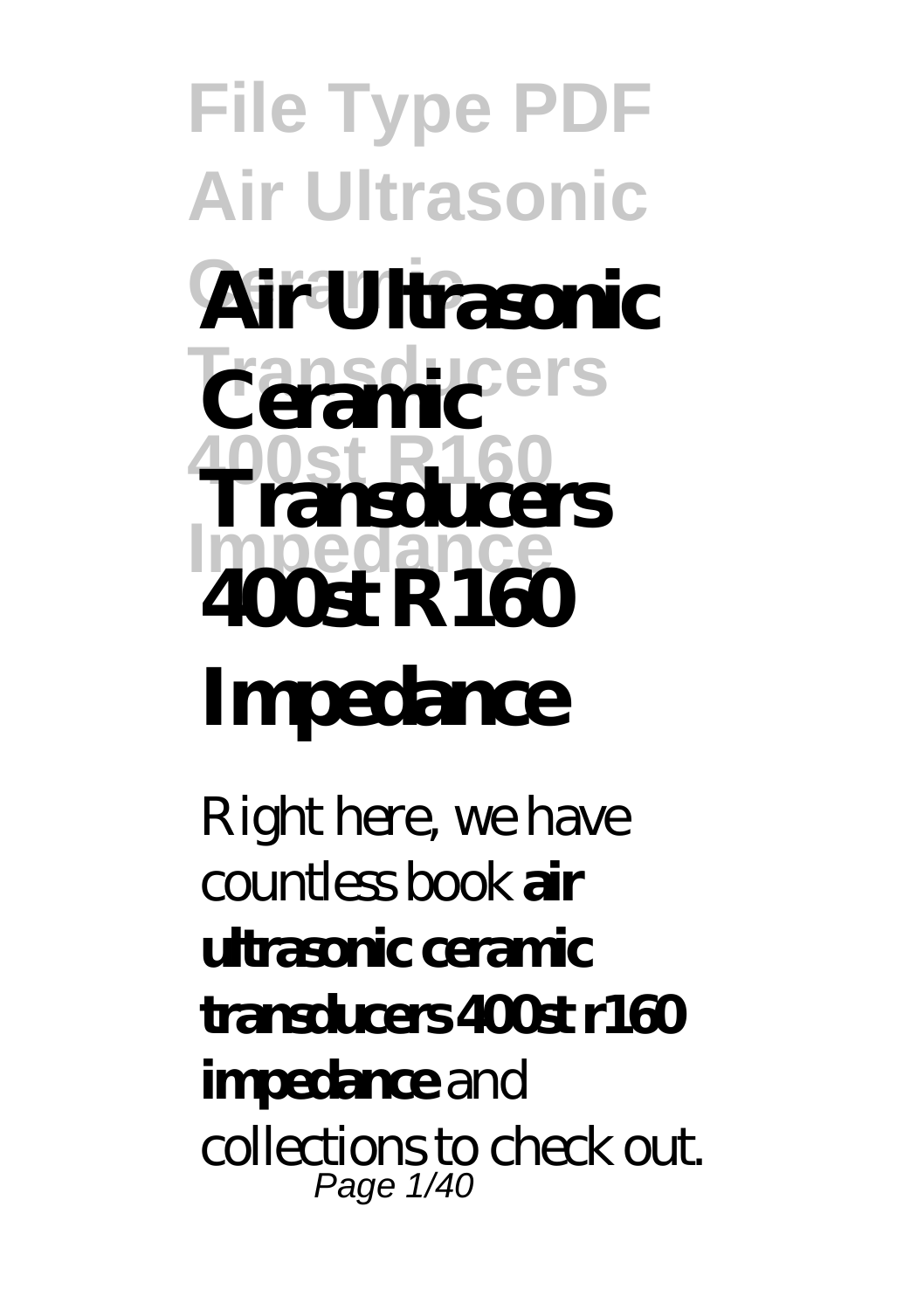**File Type PDF Air Ultrasonic** We additionally have enough money variant of the books to browse. **The normal book,** types and moreover type fiction, history, novel, scientific research, as well as various other sorts of books are readily comprehensible here.

As this air ultrasonic ceramic transducers 400st r160 impedance, Page 2/40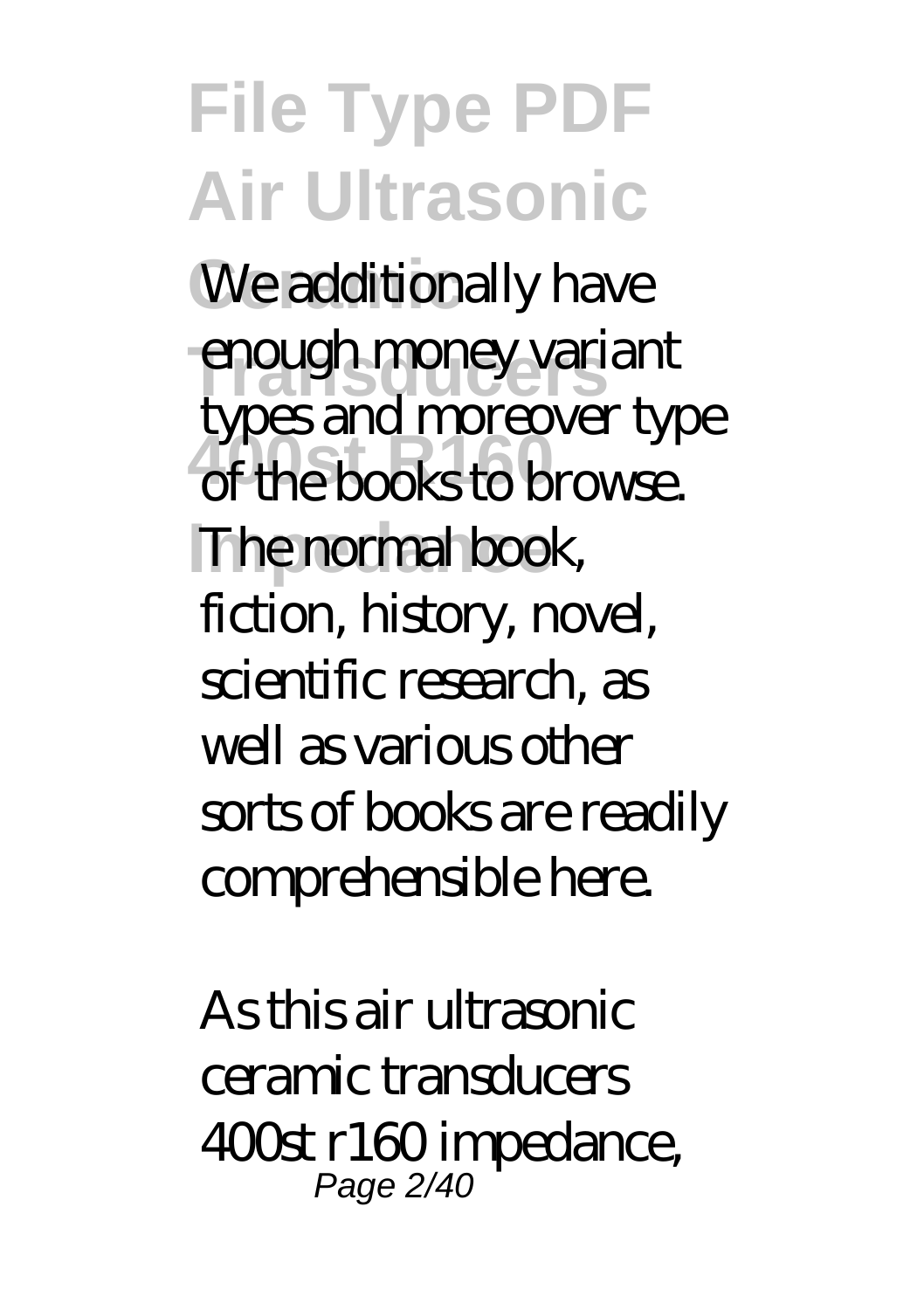**File Type PDF Air Ultrasonic** it ends occurring mammal one of the **400st R160** ultrasonic ceramic **Impedance** transducers 400st r160 favored book air impedance collections that we have. This is why you remain in the best website to see the amazing book to have.

*Ultrasonic Transducers - Measurements and Horn Design* Ceramic Page 3/40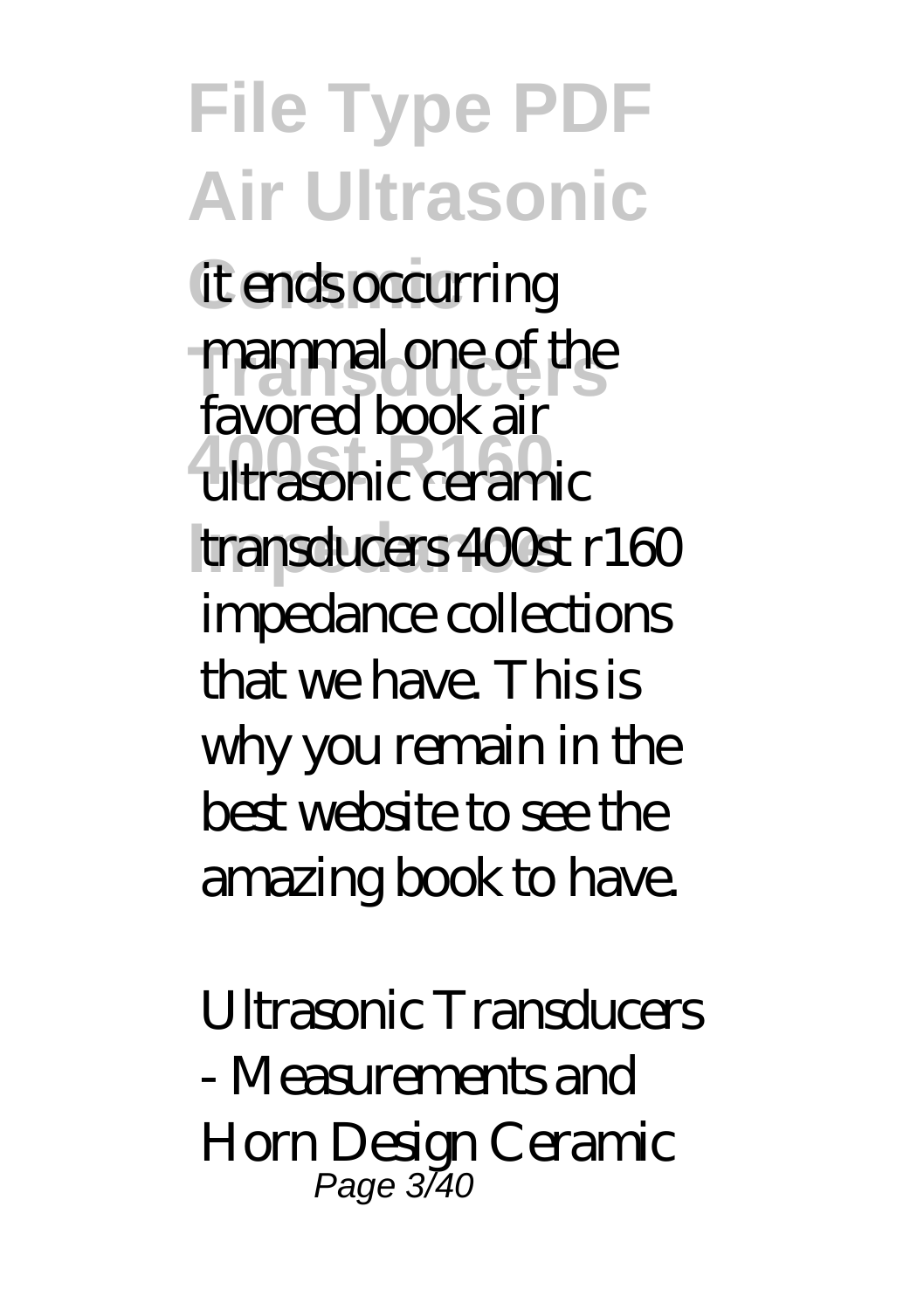**File Type PDF Air Ultrasonic Ceramic** chip for 20kHz ultrasonic welding **400st R160** use inexpensive **Impedance** transducers for transducer(HD) How to ultrasonic measurement Ultrasonic Vibration Performance for 35kHz 1000Watt 4 Ceramic **Transducer** SESSION 2A. Ultrasonic Transducers for Operation in Air Ultrasonic transducers Page 4/40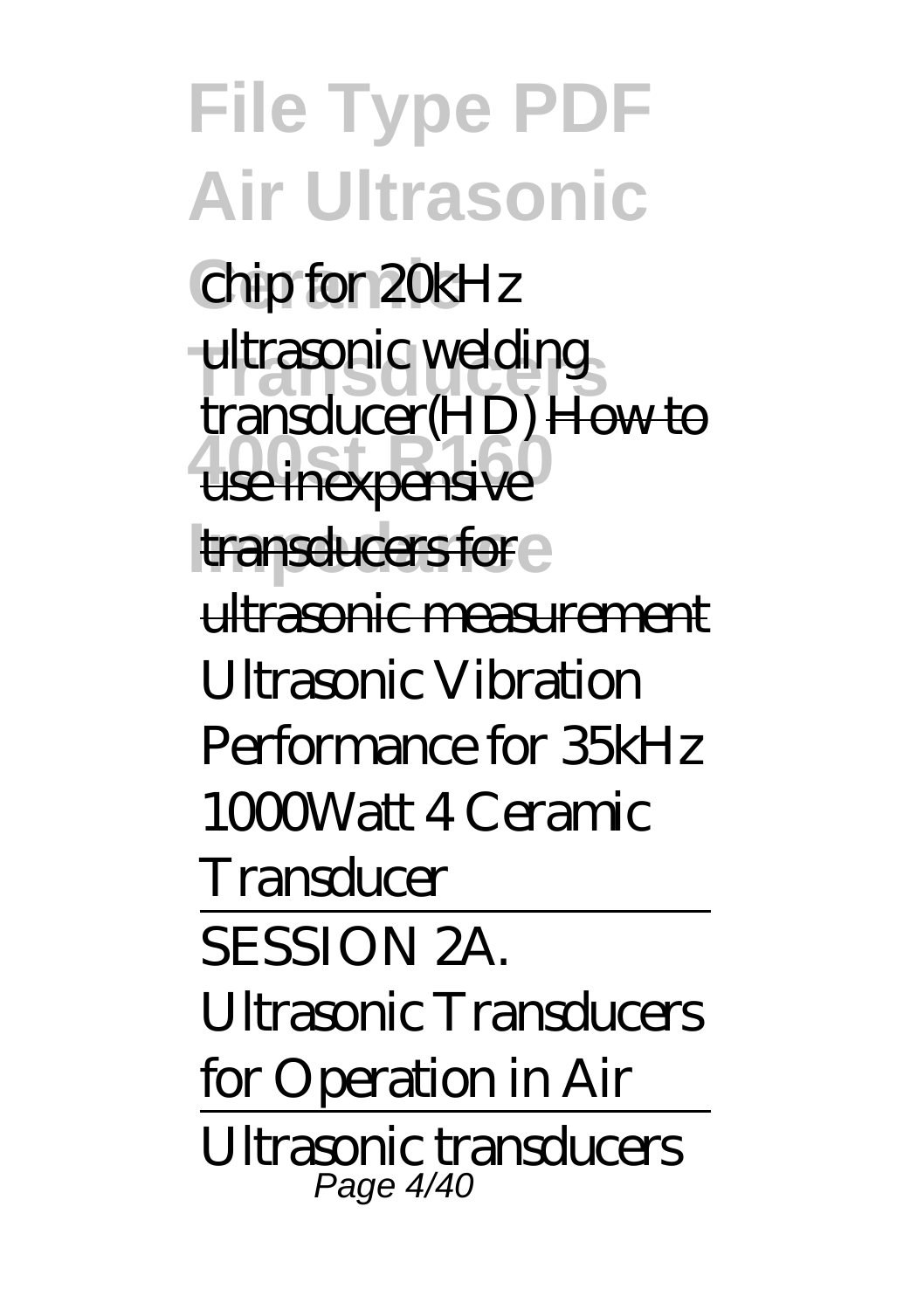**File Type PDF Air Ultrasonic Ceramic** of various frequencies **HD**<sub>S</sub> **400st R160** transducer with **booster(HD)** ce 20khz ultrasonic **Piezoelectric Ceramics - Beijing Ultrasonic Piezoelectric Ceramics | Piezoceramics - Beijing Ultrasonic Ultra Deep Clean with Sonics - Building a simple Ultrasound cleaner**  *how to make ultrasonic* Page 5/40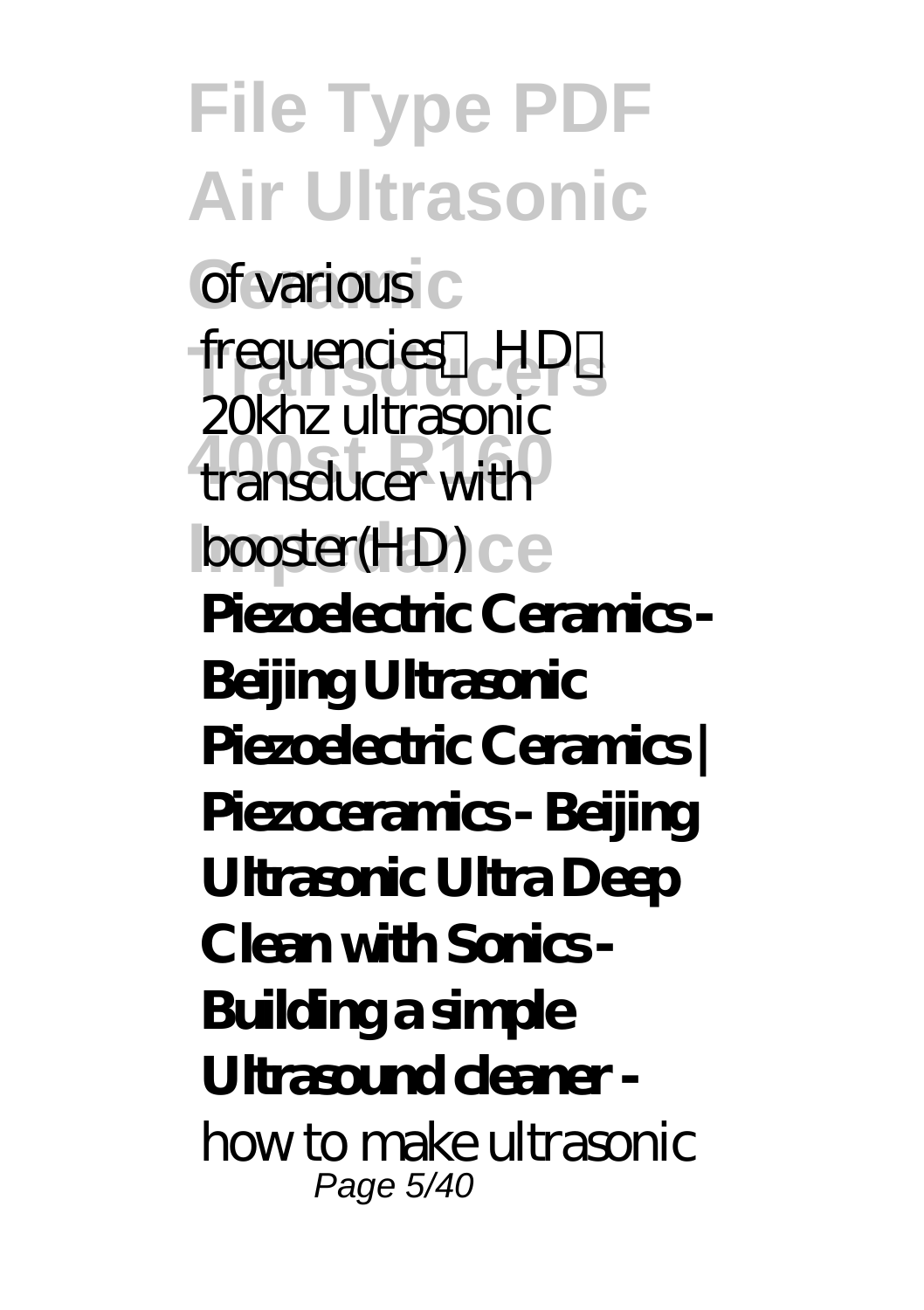**File Type PDF Air Ultrasonic Ceramic** *cleaner - basic cleaner* **Transducers** *for cheap ! how to make* **400st R160** *cleaner Ultrasonic Mist* **Impedance** *Maker || DIY or Buy an ultrasonic parts Piezoelectric Generator* Ultrasonic horn measuring vibration amplitude Ultrasonic cleaning demonstration Ultrasonic Levitation Ultrasonic Signal Generator Circuit -Page 6/40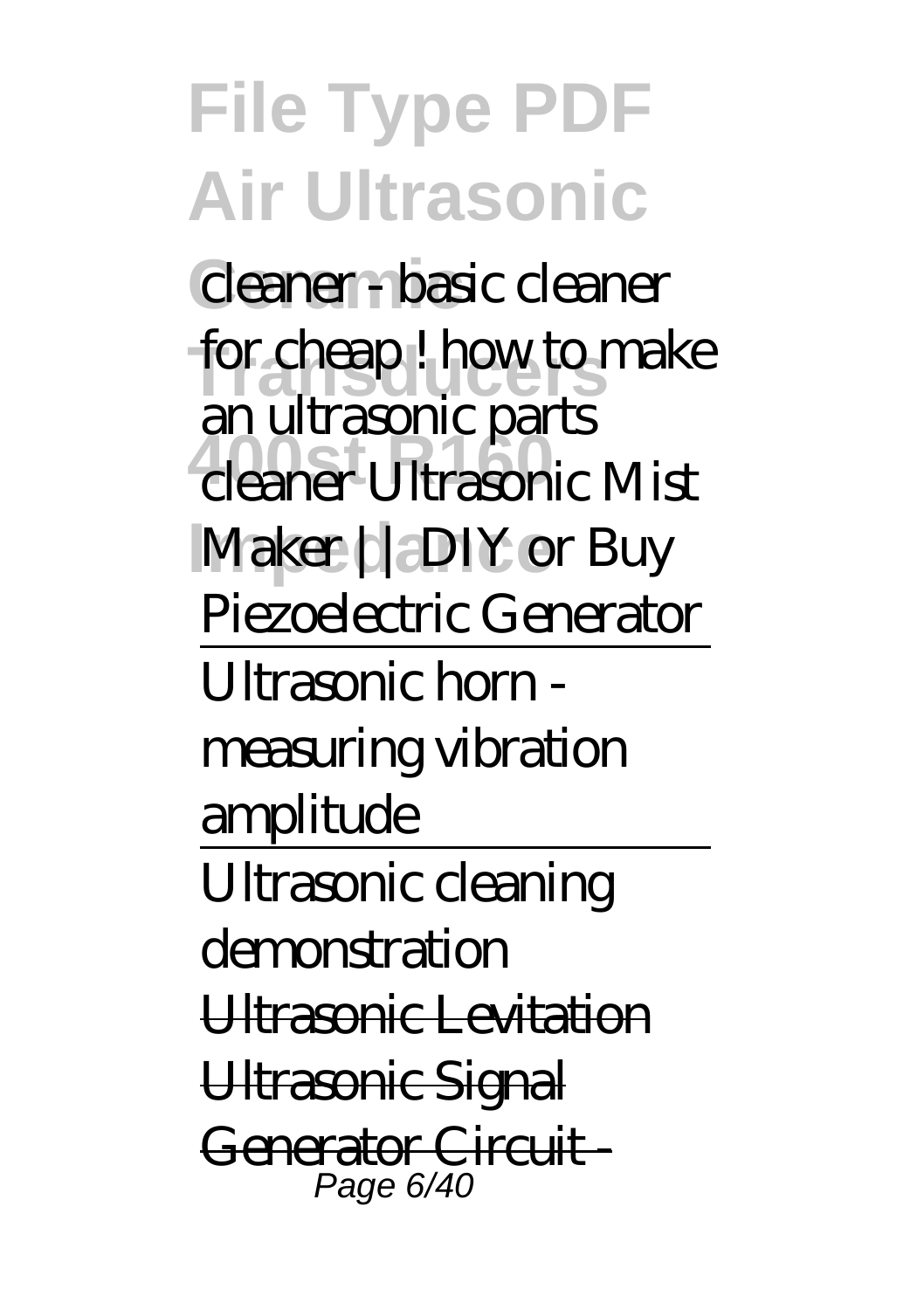**File Type PDF Air Ultrasonic** Beijing Ultrasonic *water* **Transducers** *atomizer humidifier* **400st R160** *plate test 40kHz* **Impedance** *500watt Piezoelectric 1.7Mhz ceramic piezo Ultrasonic Welding Transducer* Testing piezoelectric ceramics for cracks *PA Tutorial - Ultrasonic Transducers - Construction, bandwidth and damping* 15kHz and 20kHz <u>ultrasonic welding</u> Page 7/40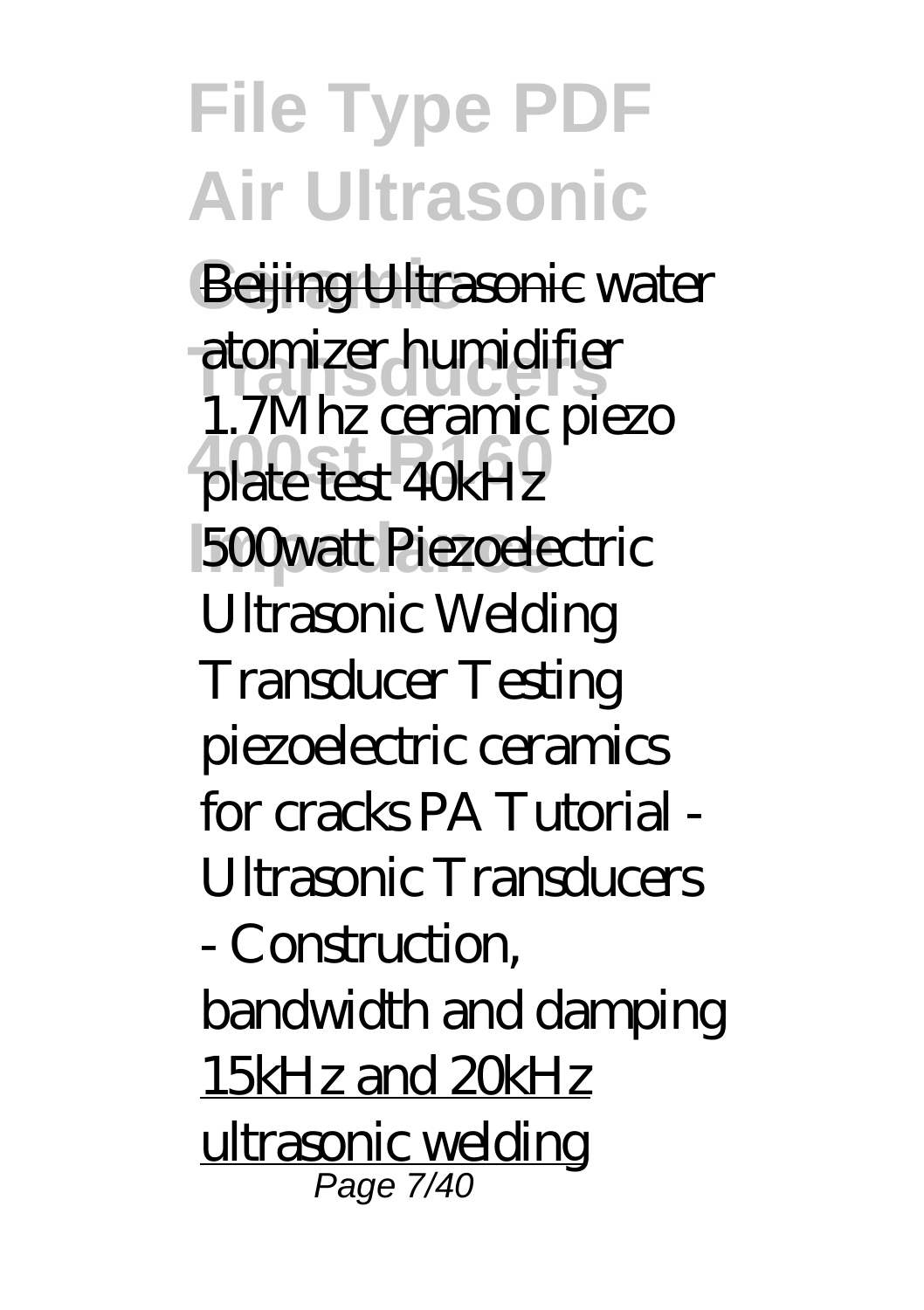**File Type PDF Air Ultrasonic** transducer's ceramic **Transducers** chip(HD) Prestress **400st R160** ultrasonic transducers and converters control for power assembling - PiezoClamping *Ultrasonic Beauty Transducer Manufacturer \u0026 Supplier Piezo Vibration Ultrasonic Transducer Piezoelectric Ceramic* Page 8/40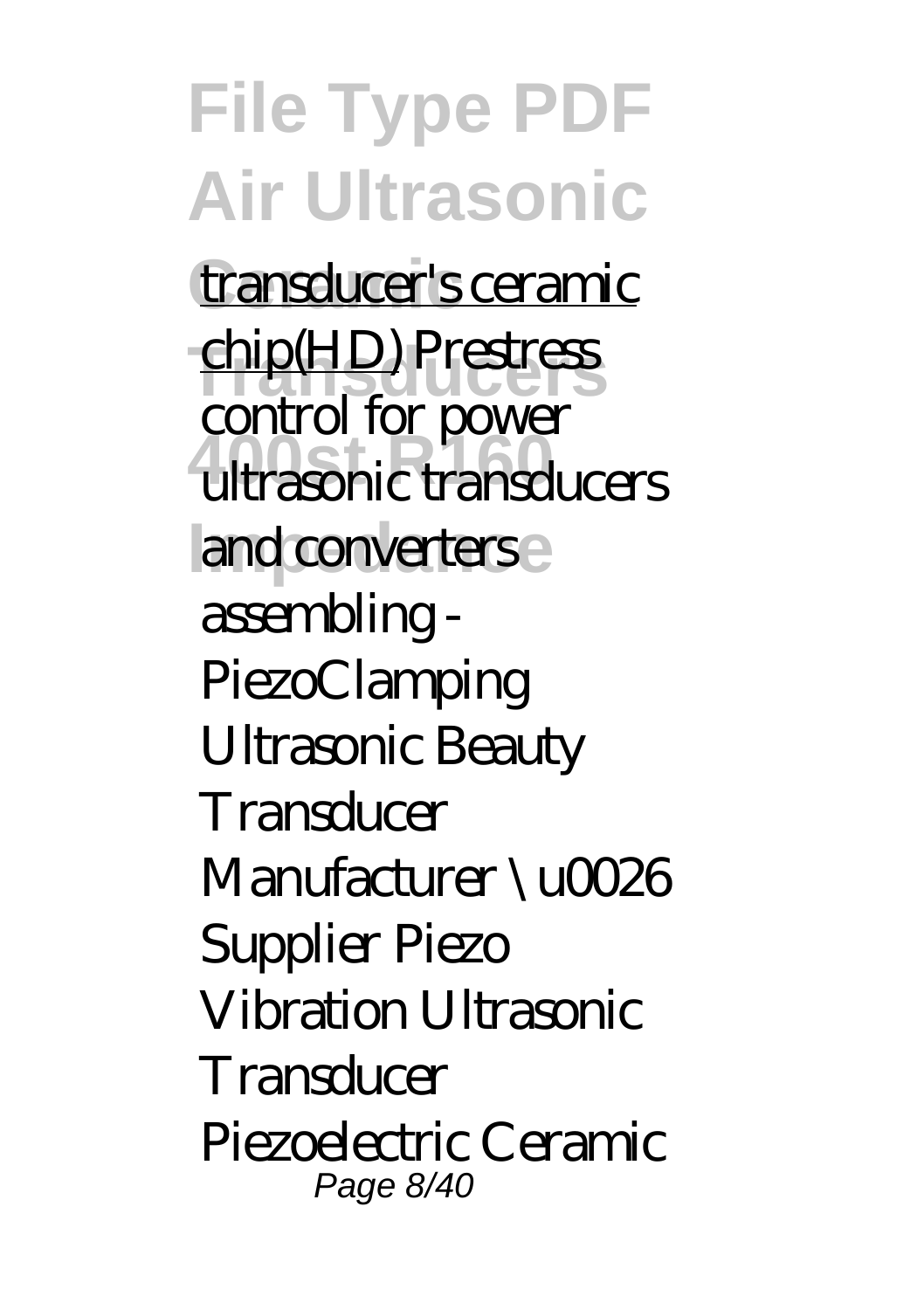**File Type PDF Air Ultrasonic Ceramic** *Disc Ultrasonic* **Transducers** *Cleaning Transducers -* **400st R160** Ultrasonic Ceramic **Impedance** Transducers 400st *Beijing Ultrasonic* Air Air Ultrasonic Ceramic **Transducers**  $400$ ST/R160 Specification  $4005T160$ Transmitter 400SR160 Receiver Center Frequency 40.0 ±1.0Khz Bandwidth (-6dB) 400ST160 Page 9/40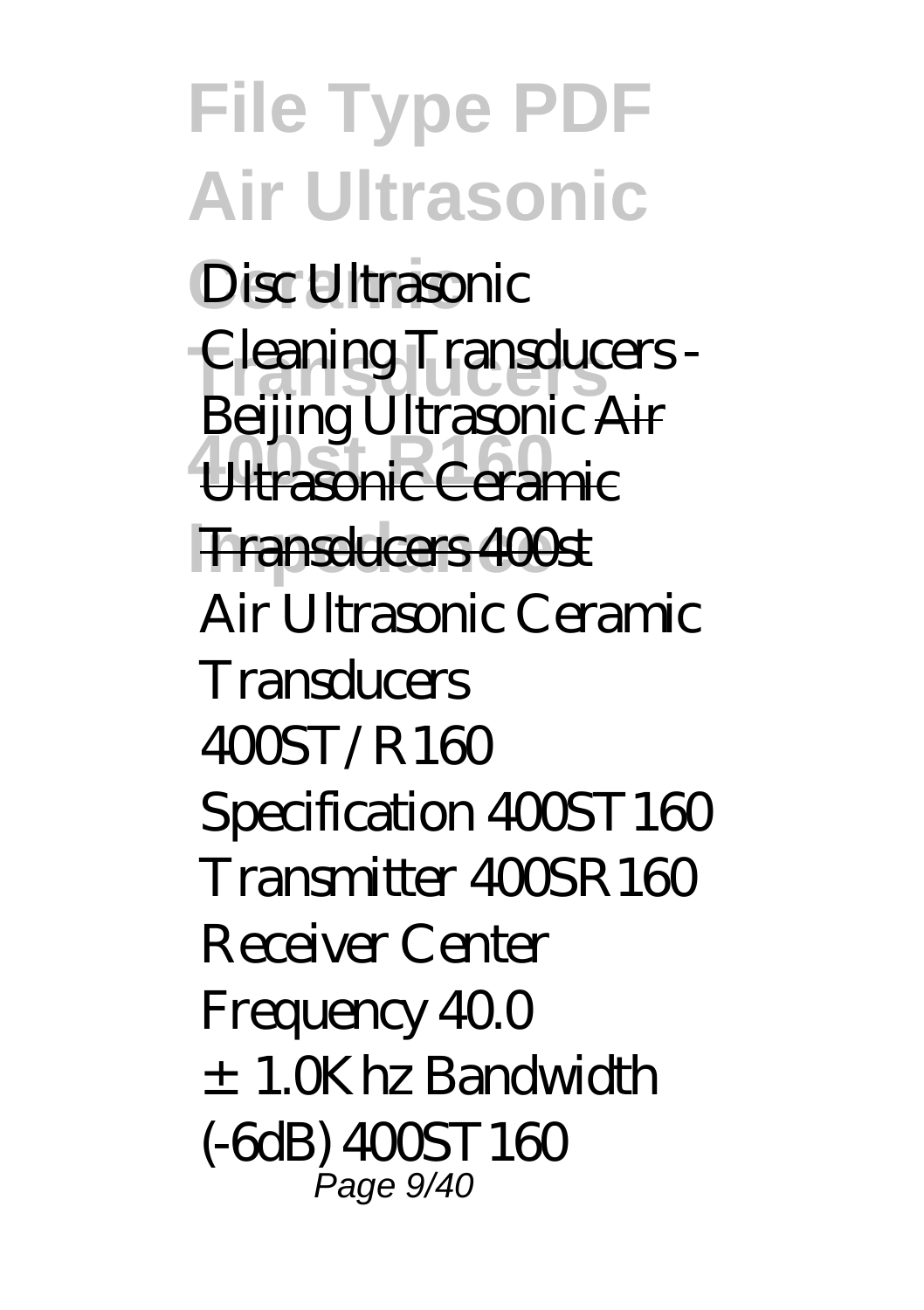**File Type PDF Air Ultrasonic Ceramic** 2.0Khz 400SR160 2.5Khz Transmitting **400st R160** 40.0Khz; 0dB re 0.0002 **Impedance** µbar per 10Vrms at Sound Pressure Level at 30cm 120dB min. Receiving Sensitivity at  $400K$  bz  $0dB = 1$  volt/ µbar -65dB min. Capacitance at 1Khz ±20% 2400 pF Max. Driving Voltage ...

Air Ultrasonic Ceramic Page 10/40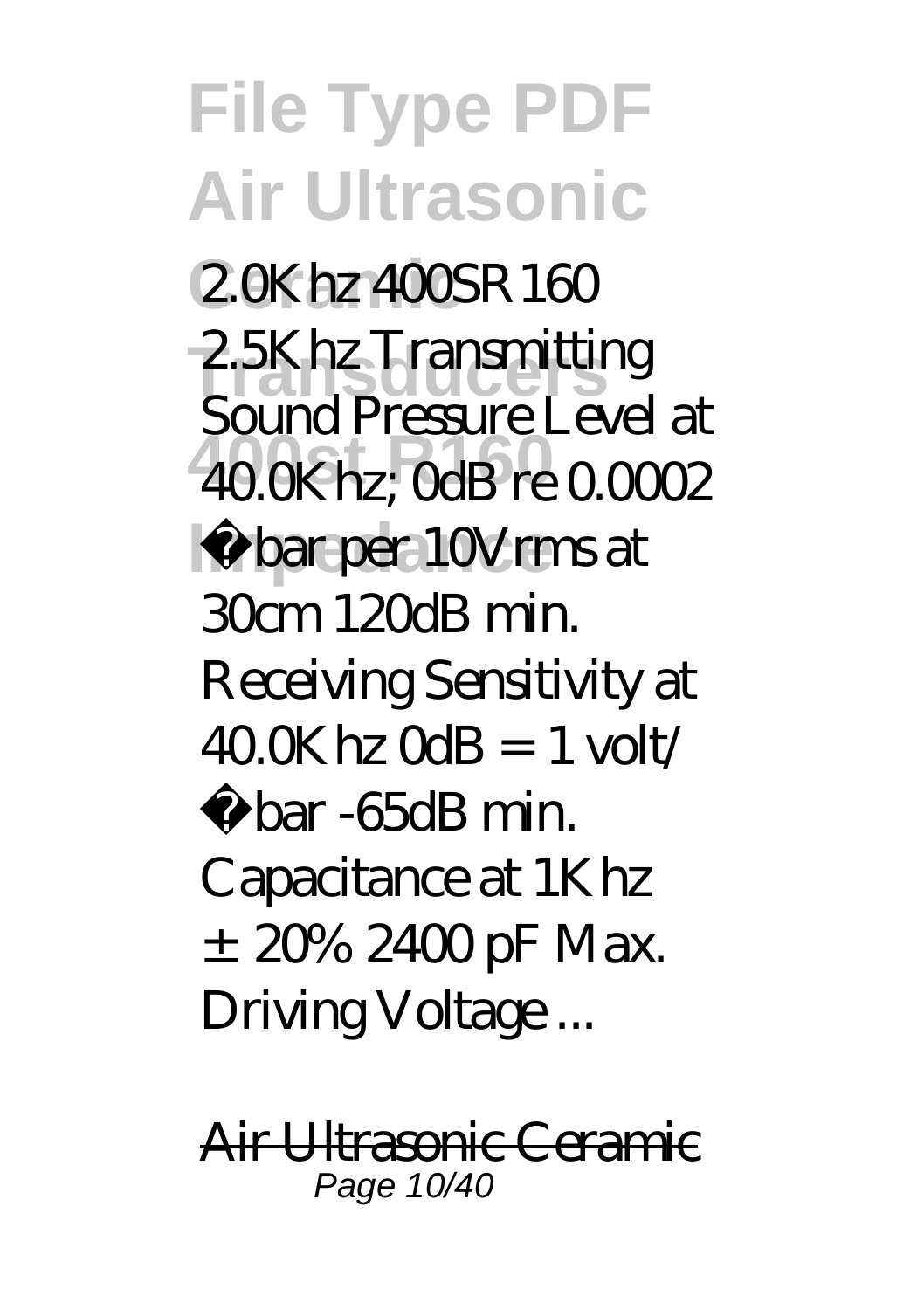**File Type PDF Air Ultrasonic Ceramic** Transducers **400ST/R160**<br>Dimensional CITS **400st R160** Pro-Wave Electronics **Impedance** 400ST/R160 Air **Dimensions** Ultrasonic Ceramic Transducers are available at Mouser Electronics and are suitable for continual wave driving, such as Doppler motion detector.

Page 11/40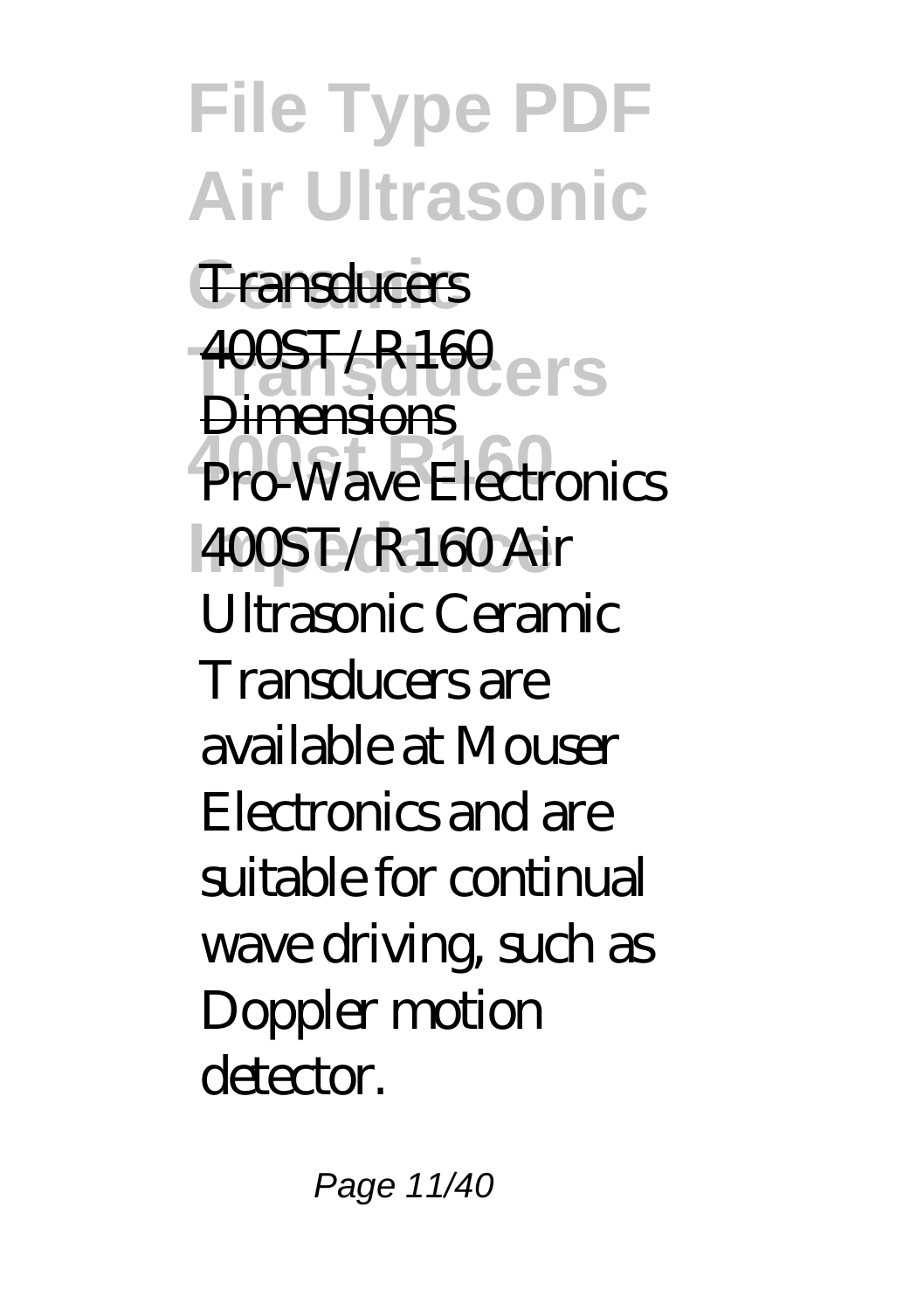**File Type PDF Air Ultrasonic Ceramic** 400ST/R160 Air **Ultrasonic Ceramic 400st R160** ... **IPROWAVE Air** Transducers - Pro-Wave Ultrasonic Ceramic **Transducers**  $400$ ST/R160 Specification  $4005T160$ Transmitter 400SR160 Receiver Center Frequency 40.0 ±1.0Khz Bandwidth (-6dB) 400ST160 Page 12/40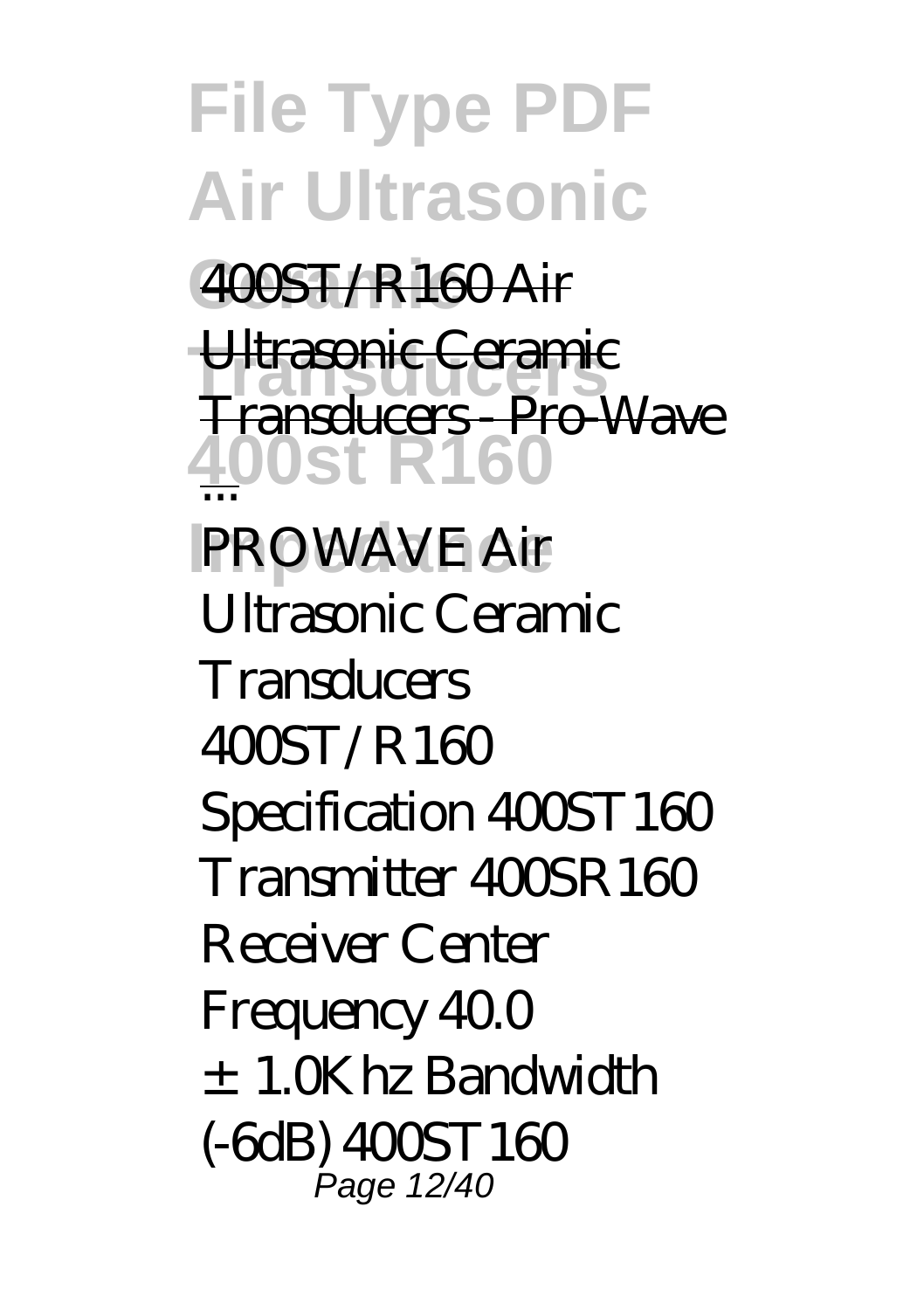**File Type PDF Air Ultrasonic Ceramic** 2.0Khz 400SR160 2.5Khz Transmitting **400st R160** 40.0Khz; 0dB re **QOOQu** bar per 10 Sound Pressure Level at Vrms at 30cm 120dB min. Receiving Sensitivity at 40.0Khz  $M = 1$ volt/µbar-65dB min. Capacitance at 1Khz ±20% 2400 pF Max. Driving...

Page 13/40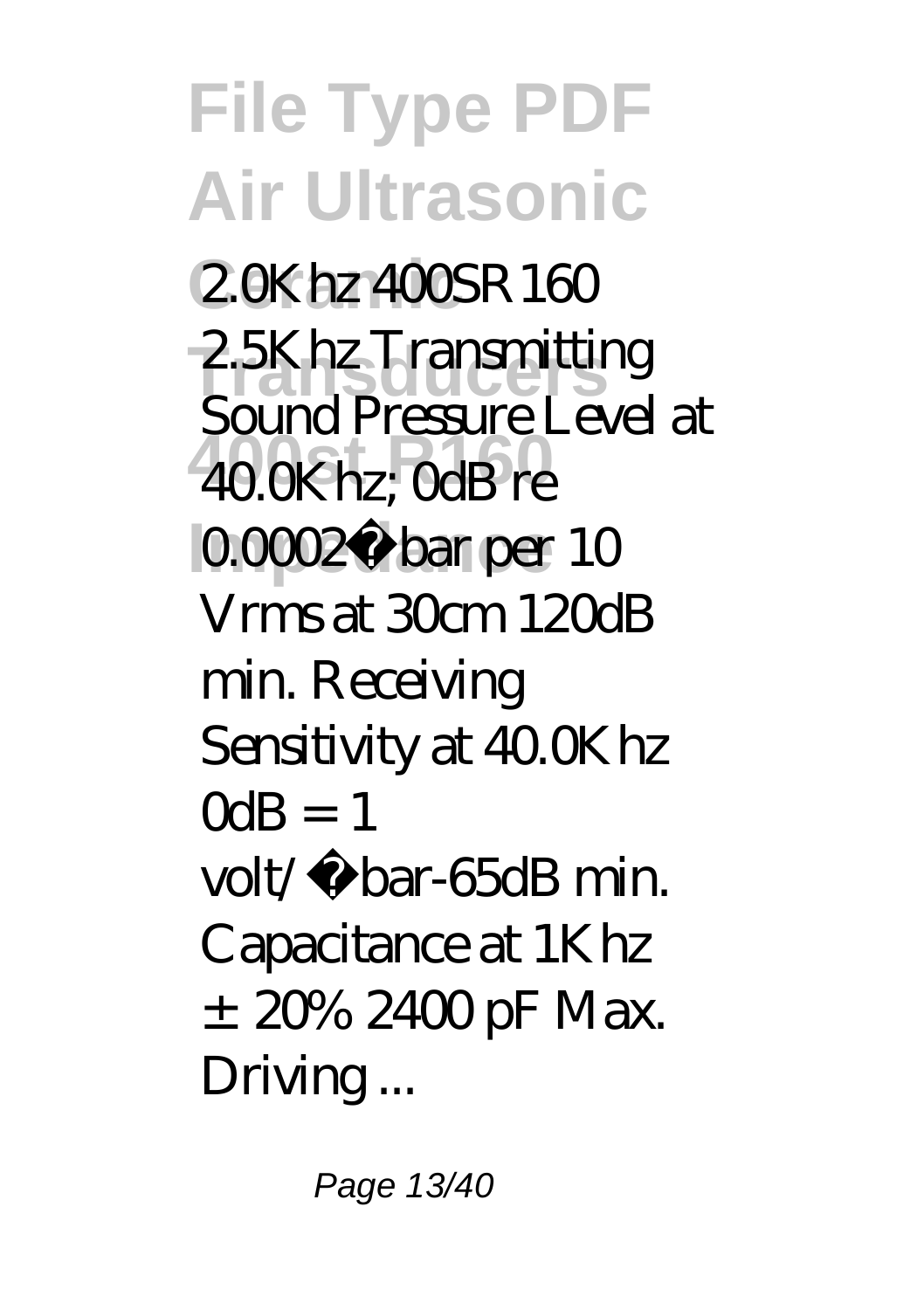**File Type PDF Air Ultrasonic** PROWAVE Air Ultrasonic Ceramic **400st R160** 400ST/R160 ... Air Ultrasonic Ceramic **Transducers** Transducers 400ST/R160S. Square Enterprise Company Limited Pro-Wave Electronics Corporation Http://www.prowave.com.tw: E-mail: sales<sup>@</sup> pro-wave.com.tw ; Tel: 886-2-22465101 ; Page 14/40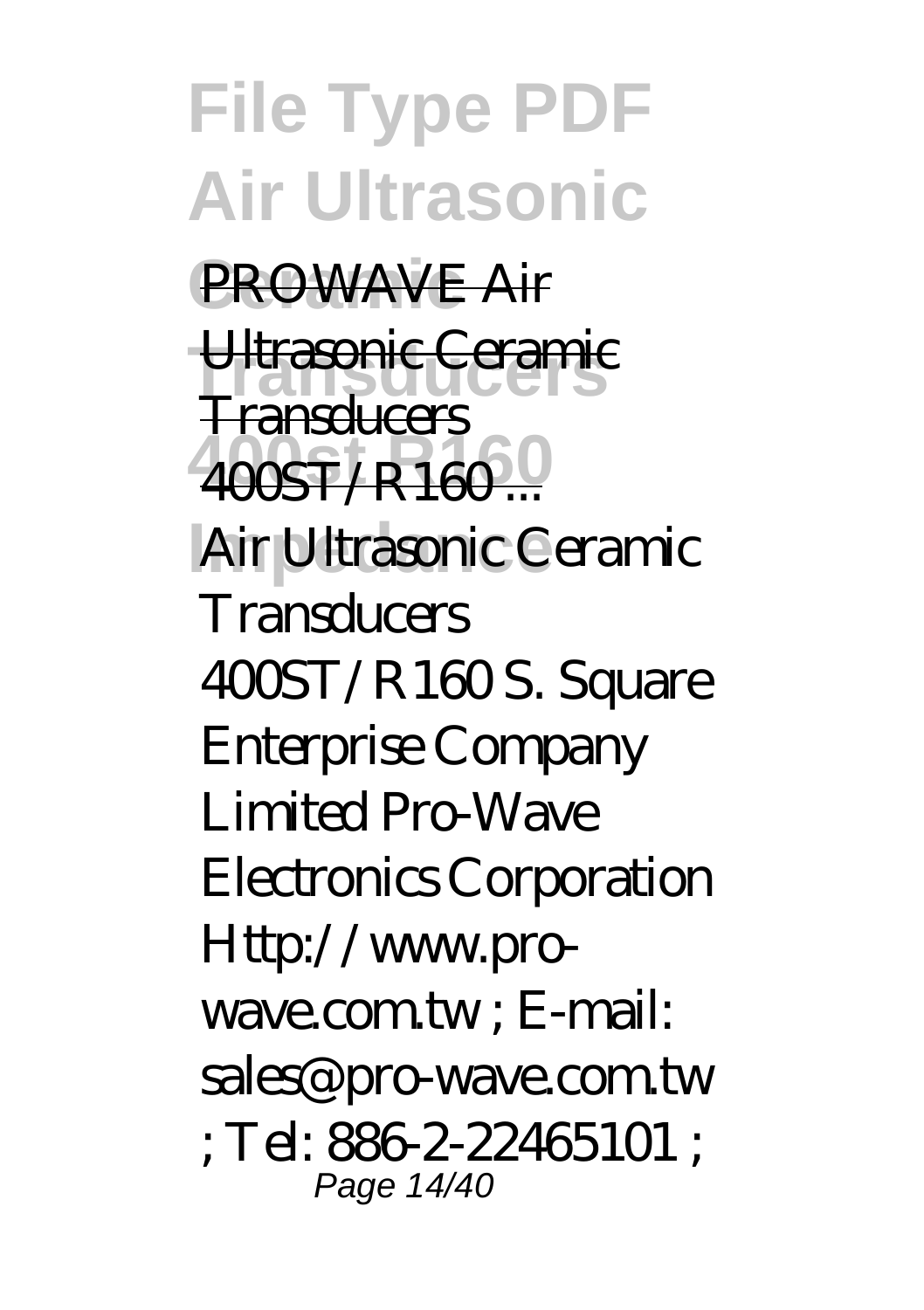## **File Type PDF Air Ultrasonic Ceramic** Fax: 886-2-22465105 2 of 2 400SR160 Receiver **400st R160** Sensitivity Variation vs. Loaded Resistor SPL 400ST160 Transmitter Variation vs. Driving Voltage -80-75-70-65-6 0-55-50-45-40 1K 3.9K 10K 39K 100K 390K ...

Air Ultrasonic Ceramic **Transducers**  $4005T/R160$ Impedance ... Page 15/40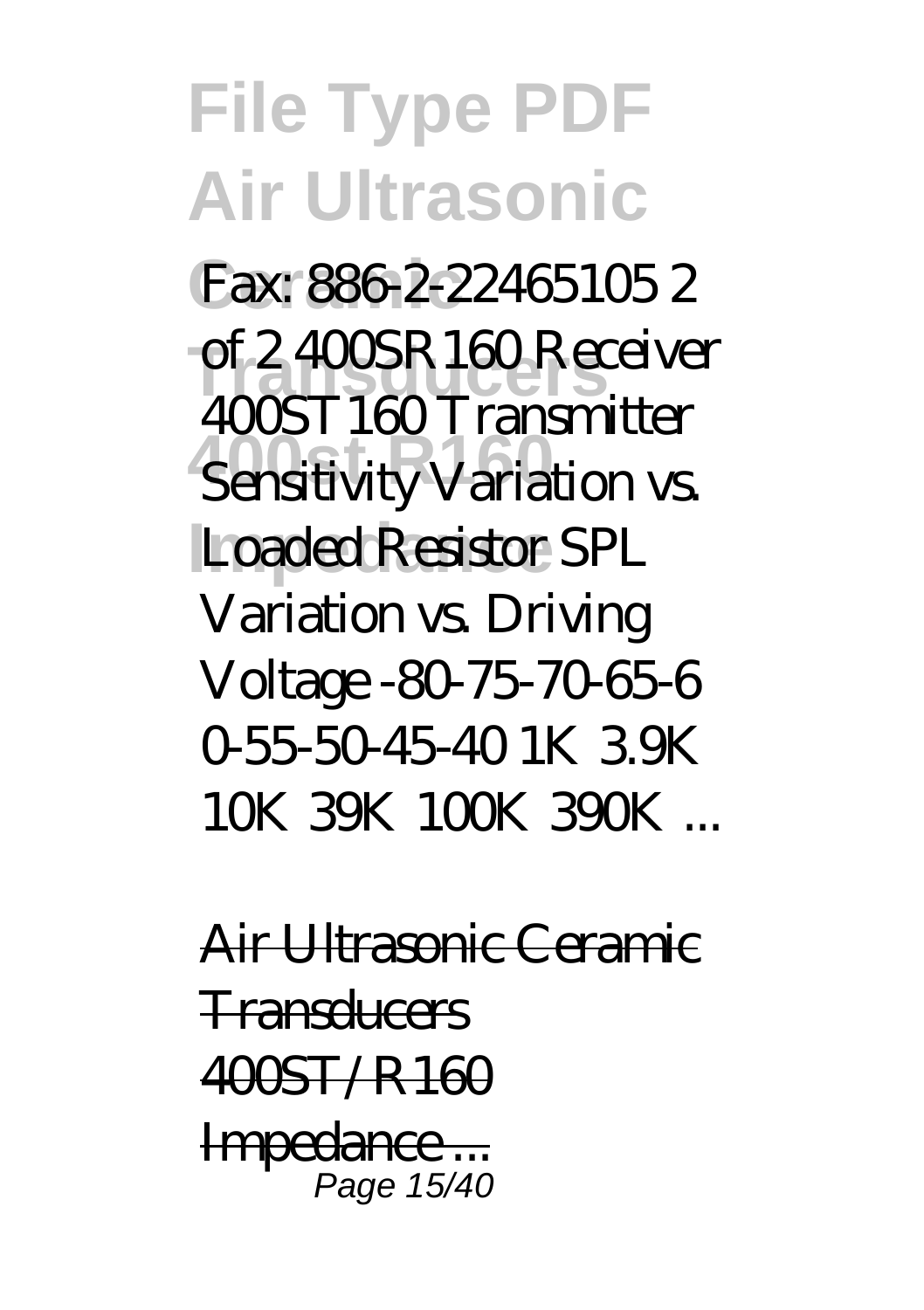**File Type PDF Air Ultrasonic Ceramic** Air Ultrasonic Ceramic **Transducers** Transducers **Specification 400ST100 Impedance** Transmitter 400SR100  $400T/R100$ Receiver Center Frequency 40.0 ±1.0Khz Bandwidth (-6dB) 400ST100  $2.5K$  hz  $400$ SR  $100$ 3.0Khz Transmitting Sound Pressure Level at 40.0Khz; 0dB re 0.0002 µbar per 10Vrms at Page 16/40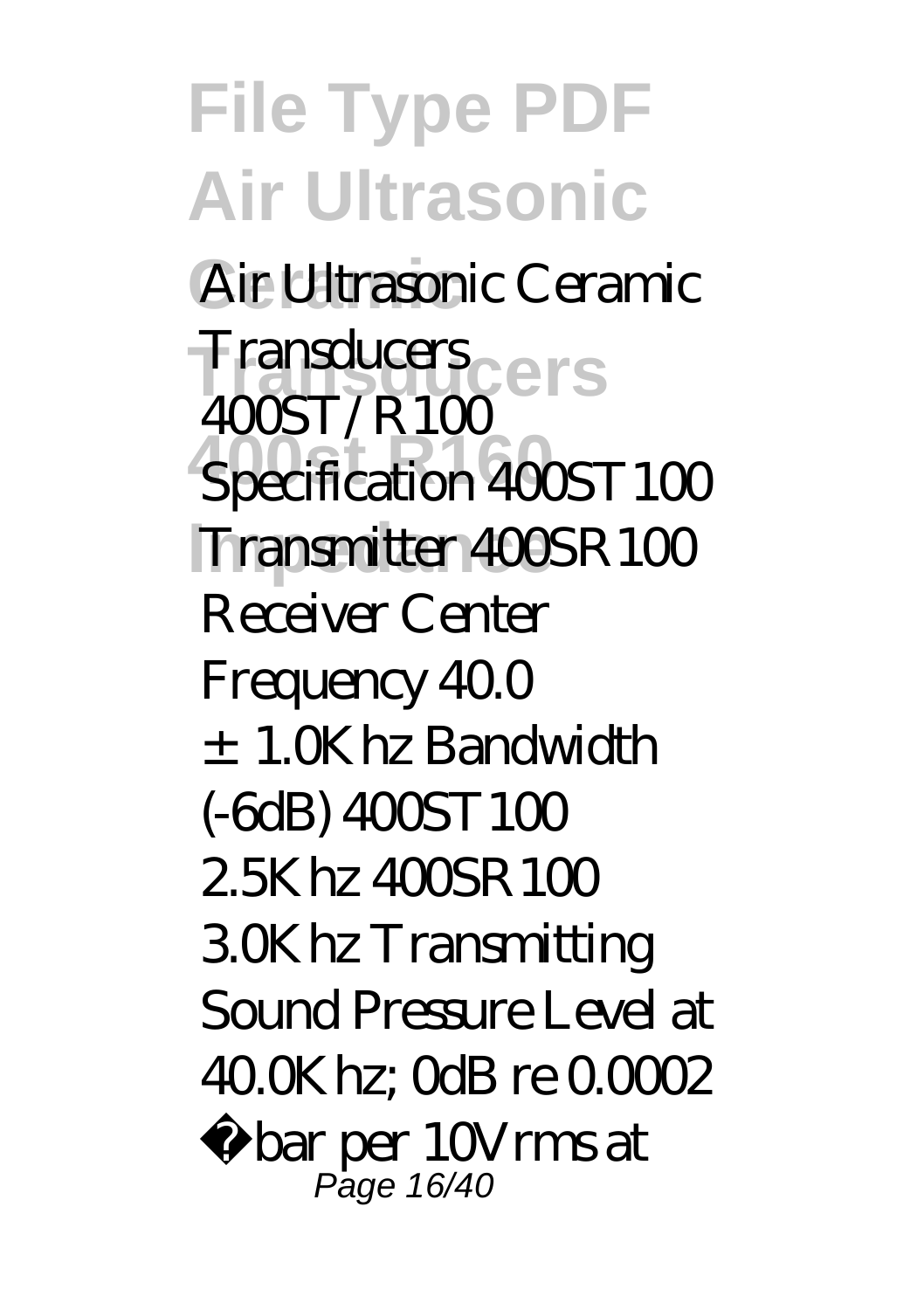**File Type PDF Air Ultrasonic Ceramic** 30cm 112dB min. Receiving Sensitivity at **400st R160** µbar -70dB min. **Capacitance** at 1Khz  $400K$  bz  $0dB = 1$  volt/  $\pm$  20% 1900 pF Max. Driving Voltage ...

Air Ultrasonic Ceramic Transducers  $4005T/R100$ **Dimensions** Air Ultrasonic Ceramic **Transducers** Page 17/40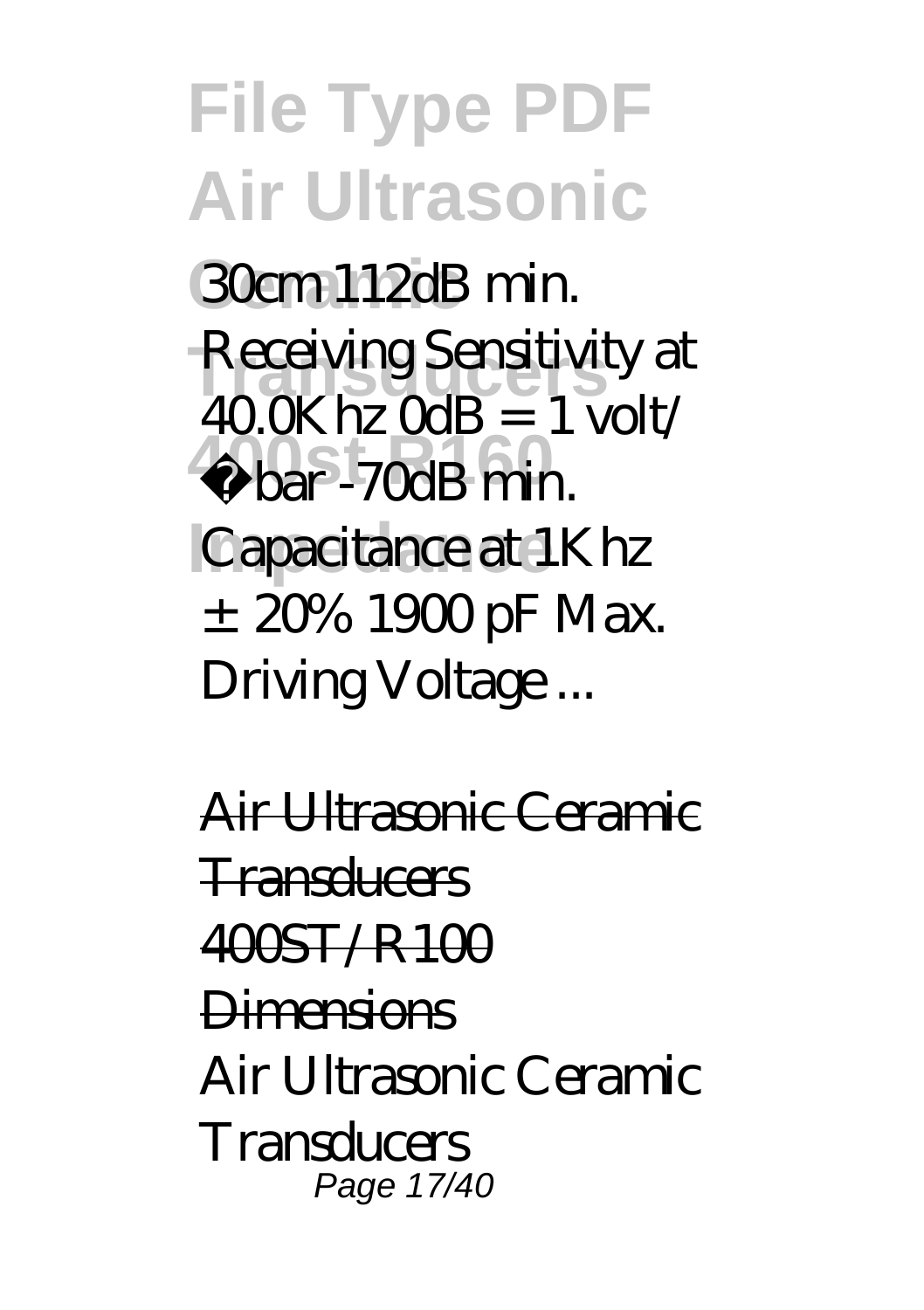**File Type PDF Air Ultrasonic Ceramic** 400ST/R120 Specification 400ST120 **Receiver Center Frequency 40.0** Transmitter 400SR120 ±1.0Khz Bandwidth (-6dB) 400ST120 2.0Khz 400SR120 2.0Khz Transmitting Sound Pressure Level at 40.0Khz; 0dB re 0.0002µbar per 10 Vrms at 30cm 115dB min. Receiving Page 18/40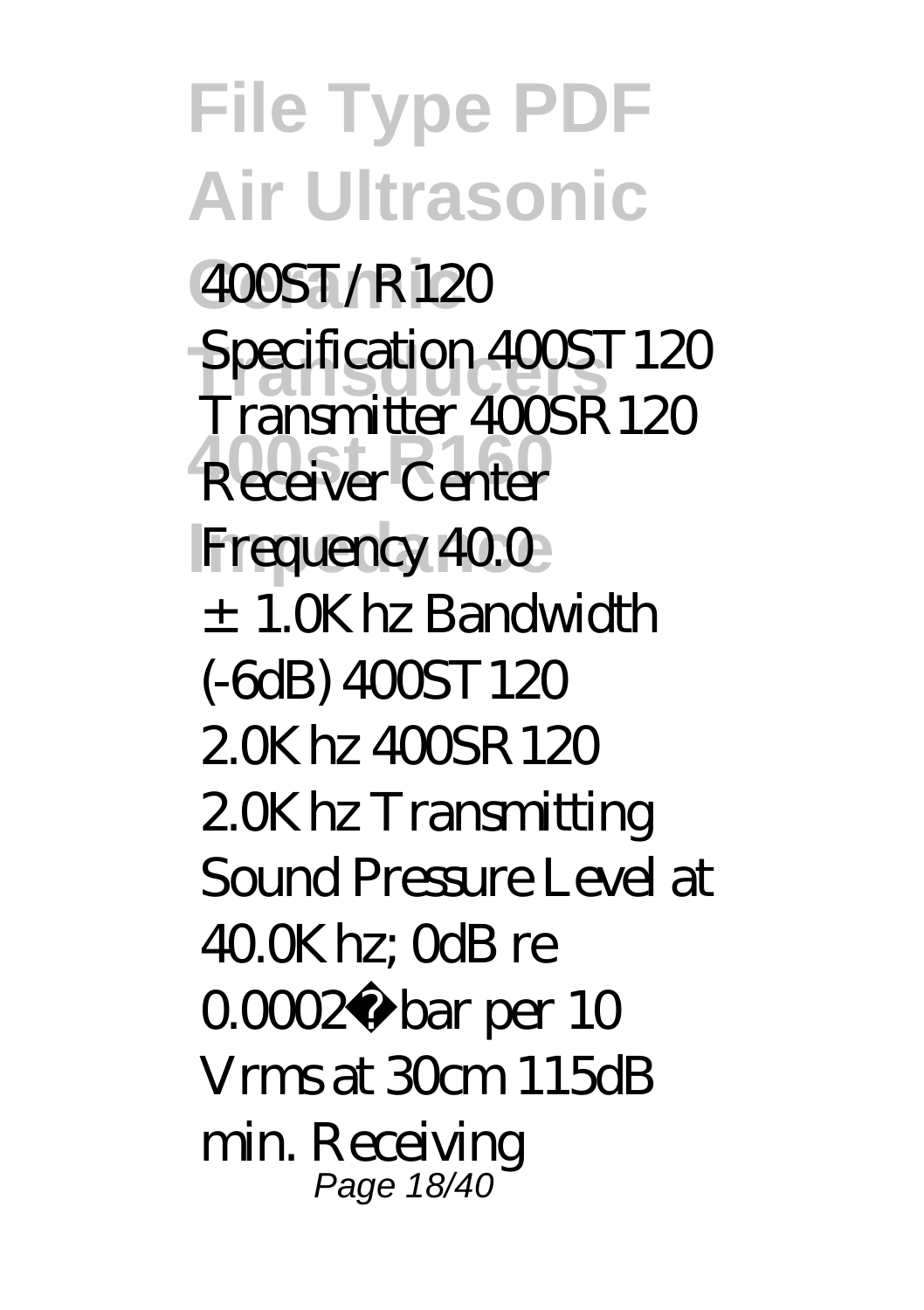**File Type PDF Air Ultrasonic Sensitivity at 40.0Khz**  $\text{CdB} = 1 \text{ volt} / \mu \text{ bar}$ at  $1$ Khz  $\pm$  20% 2400 pF Max. Driving -67dB min. Capacitance Voltage ...

Air Ultrasonic Ceramic **Transducers** Pro-Wave Electronics  $400$ ST/R100 Air Ultrasonic Ceramic Transducers are suitable for continual wave Page 19/40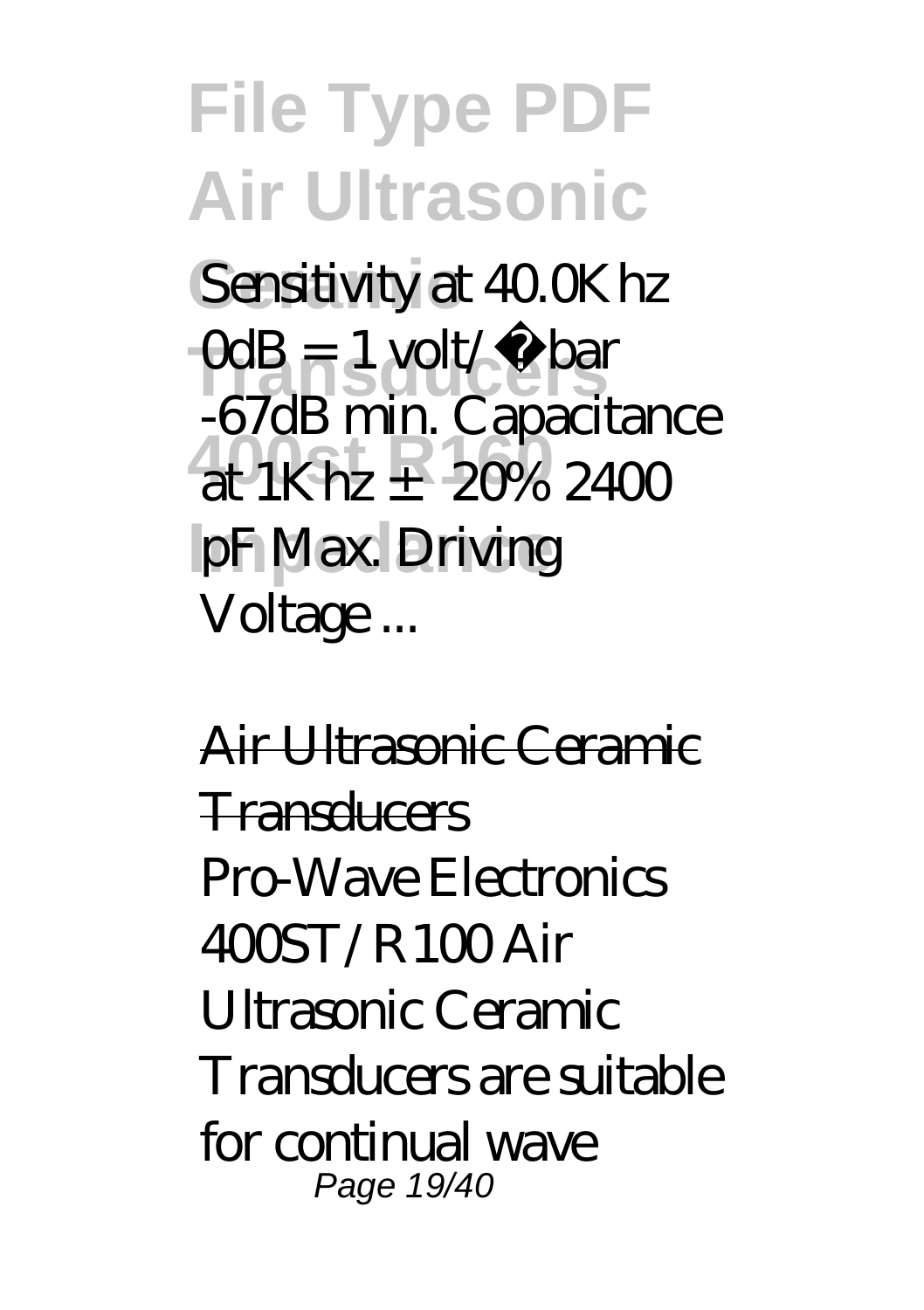**File Type PDF Air Ultrasonic Ceramic** driving, such as Doppler motion detector. A disc is mounted on the **Impedance** node of the fundamental piezoelectric ceramic resonant frequency and a conical metal resonator is bonded at the center of the disc that acts as a rigid piston.

400ST/R100 Air Ultrasonic Ceramic Page 20/40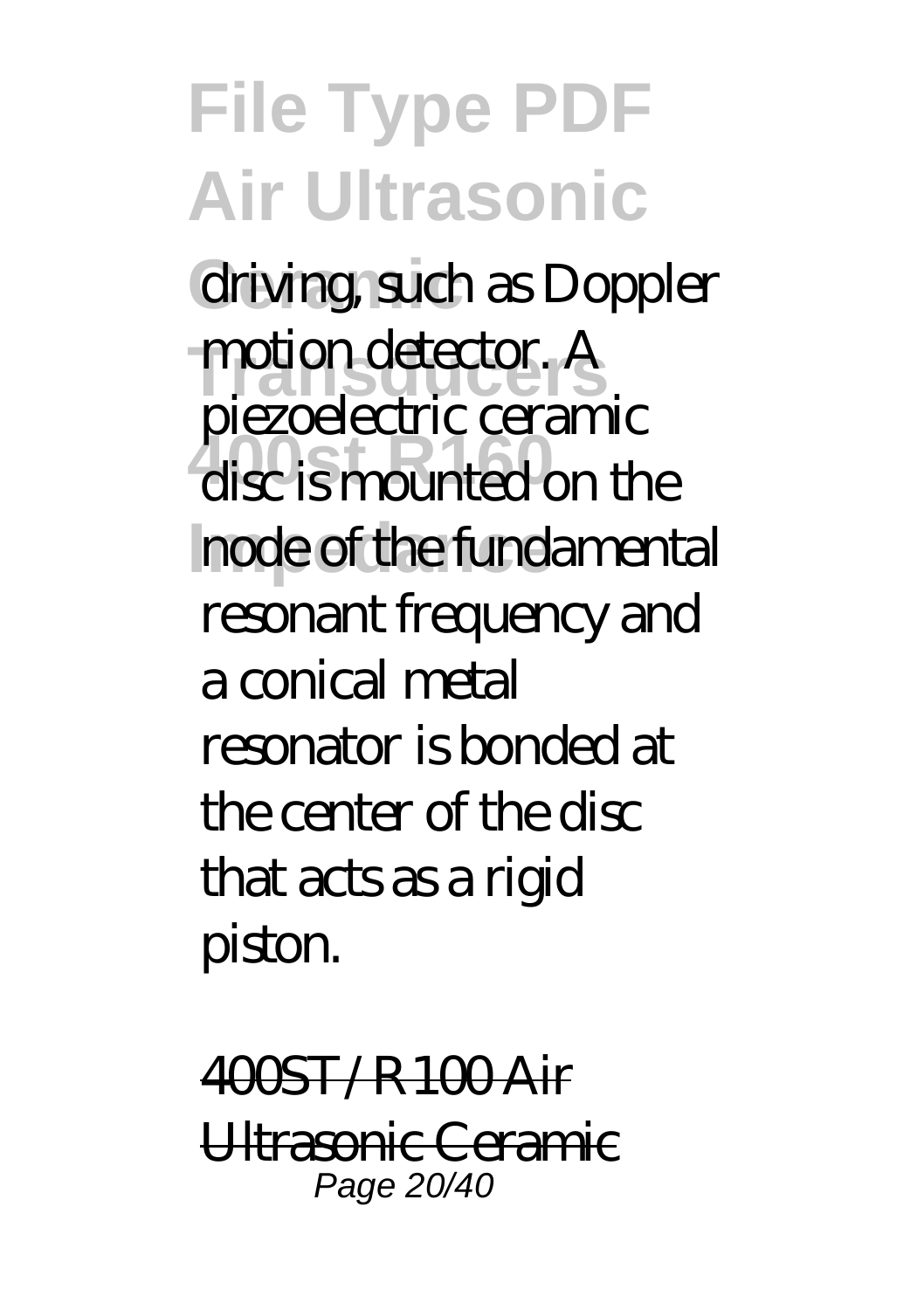**File Type PDF Air Ultrasonic Ceramic** Transducers - Pro-Wave **Transducers** ... **400st R160** 400ST160: Transmitter: **400SR160**: Receiver: **Specification:** Center Frequency:  $400+1.0K$  Hz: Bandwidth(-6dB)  $20KHz$  (Tx), 2.5KHz(Rx)

400STR160 Spec - Pro-**Wave** Pro-Wave Electronics Page 21/40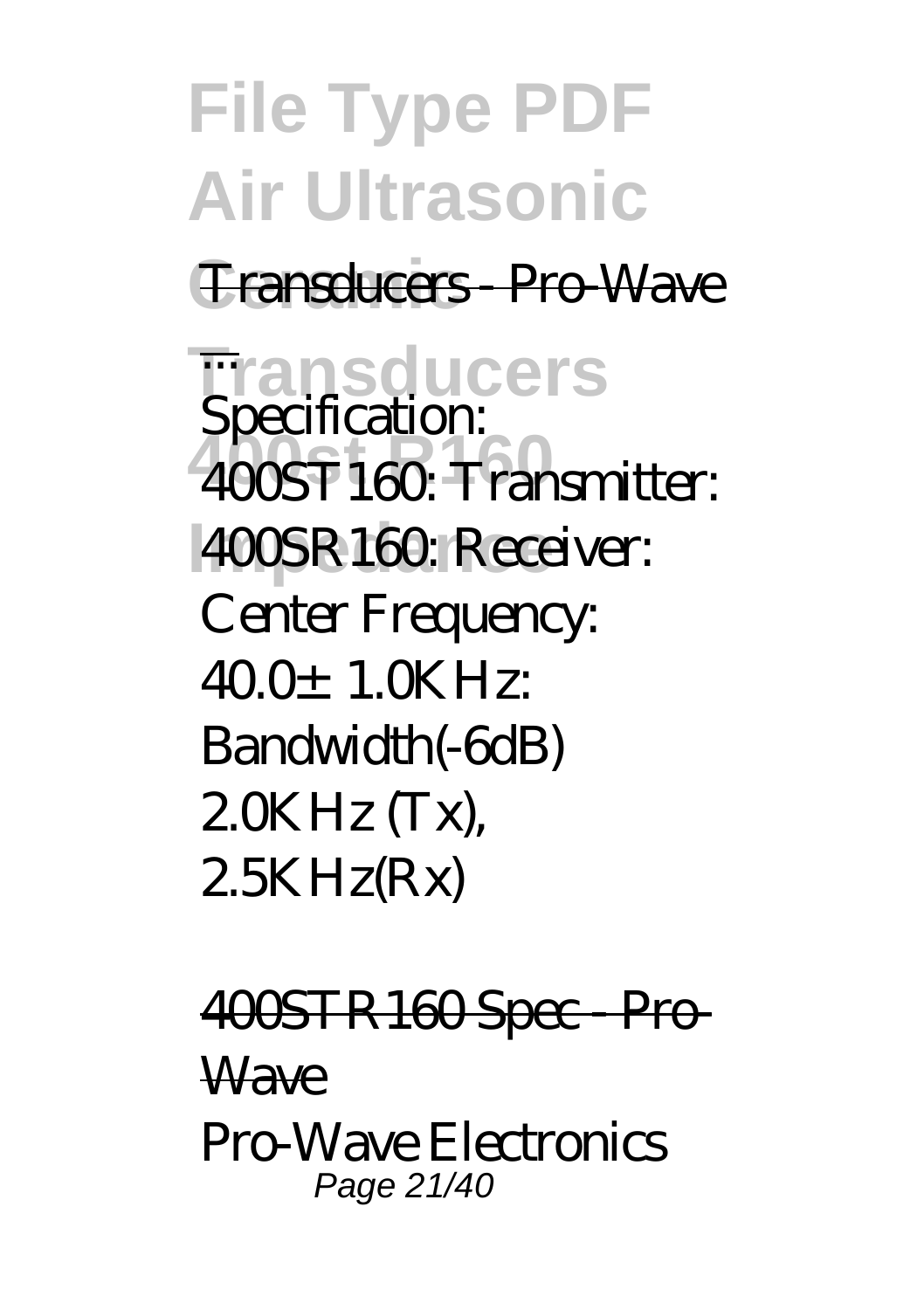**File Type PDF Air Ultrasonic Ceramic** 400ST/R160 Air **Transducers** Ultrasonic Ceramic **400st R160** for continual wave driving such as Doppler Transducers are suitable motion detector. A piezoelectric ceramic disc is mounted on the node of the fundamental resonant frequency and a conical metal resonator is bonded at the center of the disc that acts as a rigid Page 22/40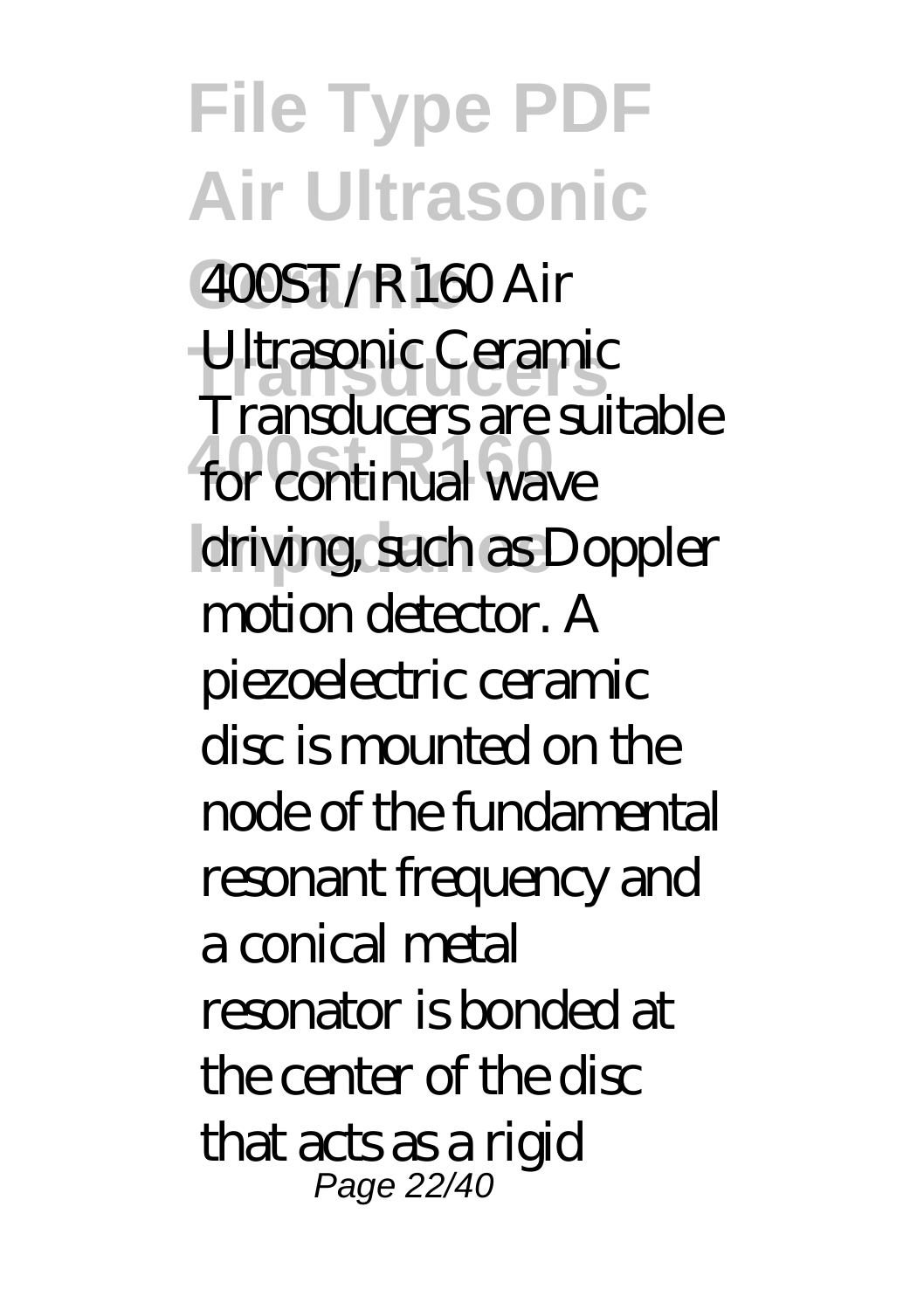**File Type PDF Air Ultrasonic** piston.mic **Transduce** 

**400st R160** Ultrasonic Ceramic **Impedance** Transducers - Pro-Wave 400ST/R160 Air

...

Air Ultrasonic Ceramic **Transducers** 250ST/R160 Specification 250ST160 Transmitter 250SR160 Receiver Center **Frequency** 25.0±1.0KHz Page 23/40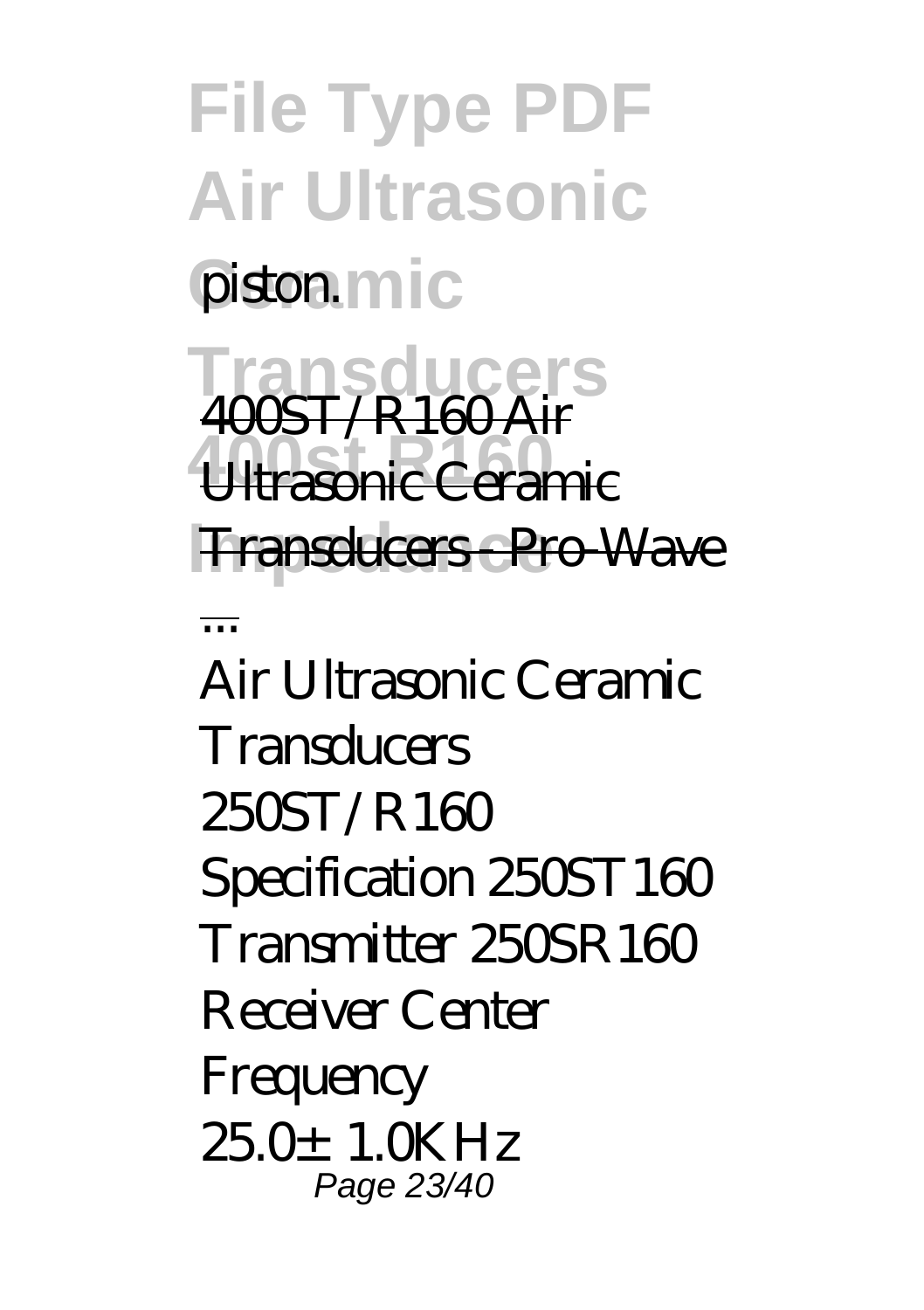**File Type PDF Air Ultrasonic** Bandwidth (-6dB) 2.0KHz Transmitting **400st R160** 25.0KHz; 0dB re **Impedance** 0.0002μbar per Sound Pressure Level at 10Vrms at 30cm 112dB min. Receiving Sensitivity at 25.0KHz  $M = 1$ volt/μbar-62dB min. Capacitance at 1KHz  $±20\%250ST300pF$ 250SR 2600 pF Max. Driving Voltage (cont... Page 24/40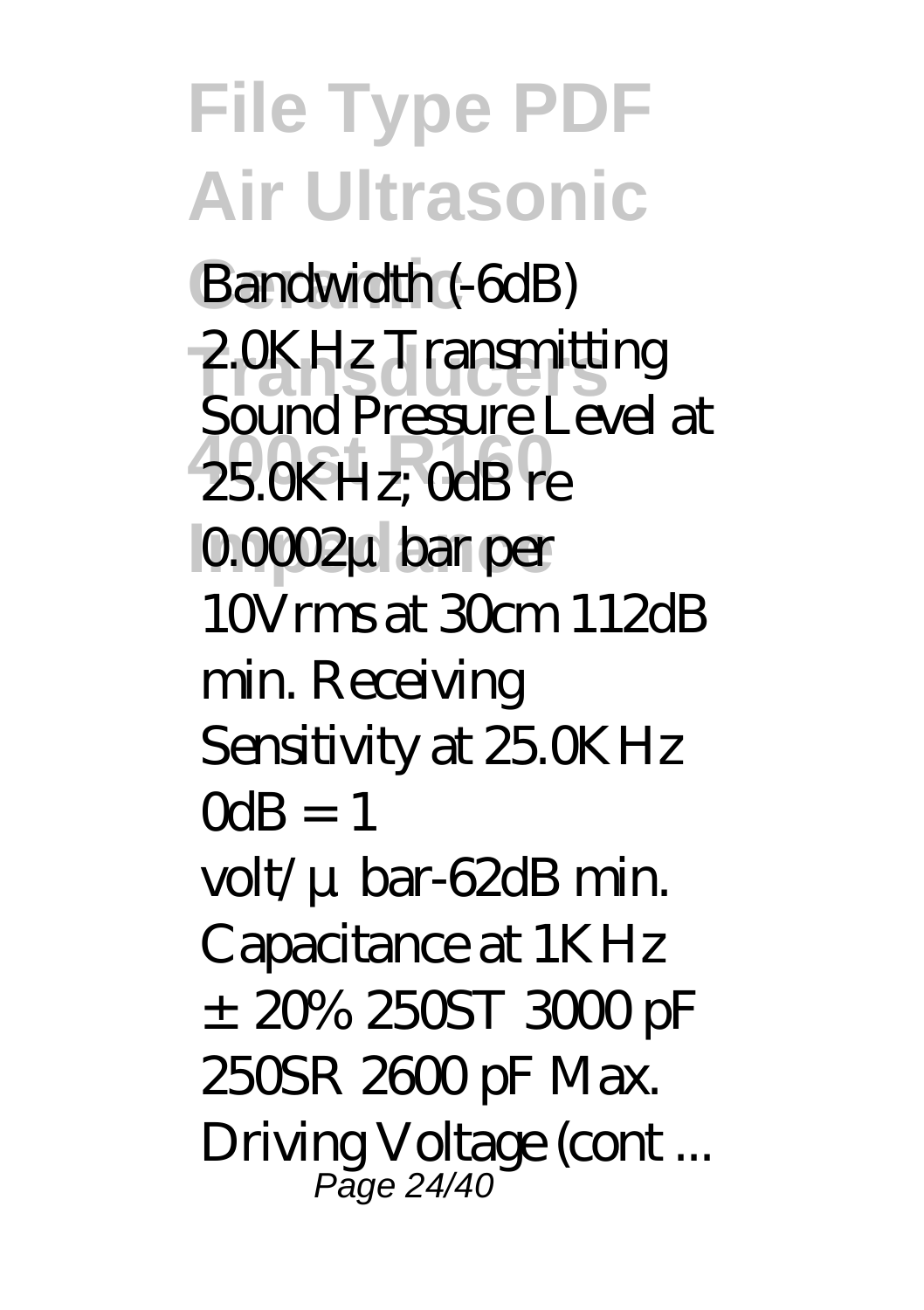**File Type PDF Air Ultrasonic Ceramic**

**Transducers** Air Ultrasonic Ceramic **400st R160** Air Ultrasonic Ceramic **Transducers** ce Transducers - Pro-Wave 400ST/R160 2 of 2 400SR160 Receiver 400ST160 Transmitter Sensitivity Variation vs. Loaded Resistor SPL Variation vs. Driving V oltage-80-75-70-65-60-5 5-50-45-40 1K 3.9K 10K 39K 100K 390K Page 25/40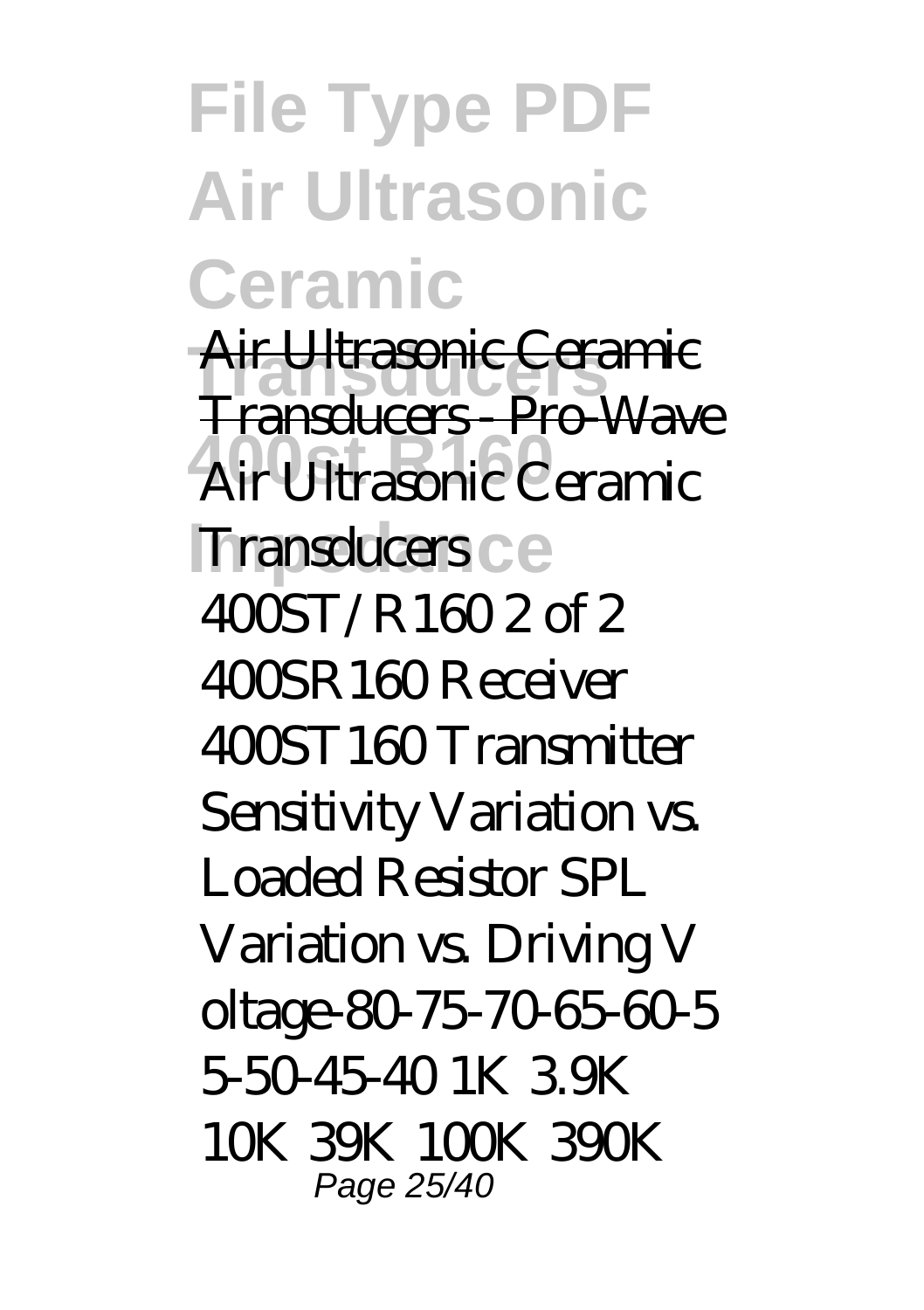**File Type PDF Air Ultrasonic Ceramic** Loaded Resistor (Ohm) S ensitivity (dB) **400st R160** 115 120 125 0 2 4 6 8 **Impedance** 10 12 14 16 18 20 22 24 85 90 95 100 105 110 26 28 30 Vrms S P L (d B) Center Frequency  $Shiff$  vs...

Air Ultrasonic Ceramic **Transducers**  $4005T/R160$ Air Ultrasonic Ceramic **Transducers** Page 26/40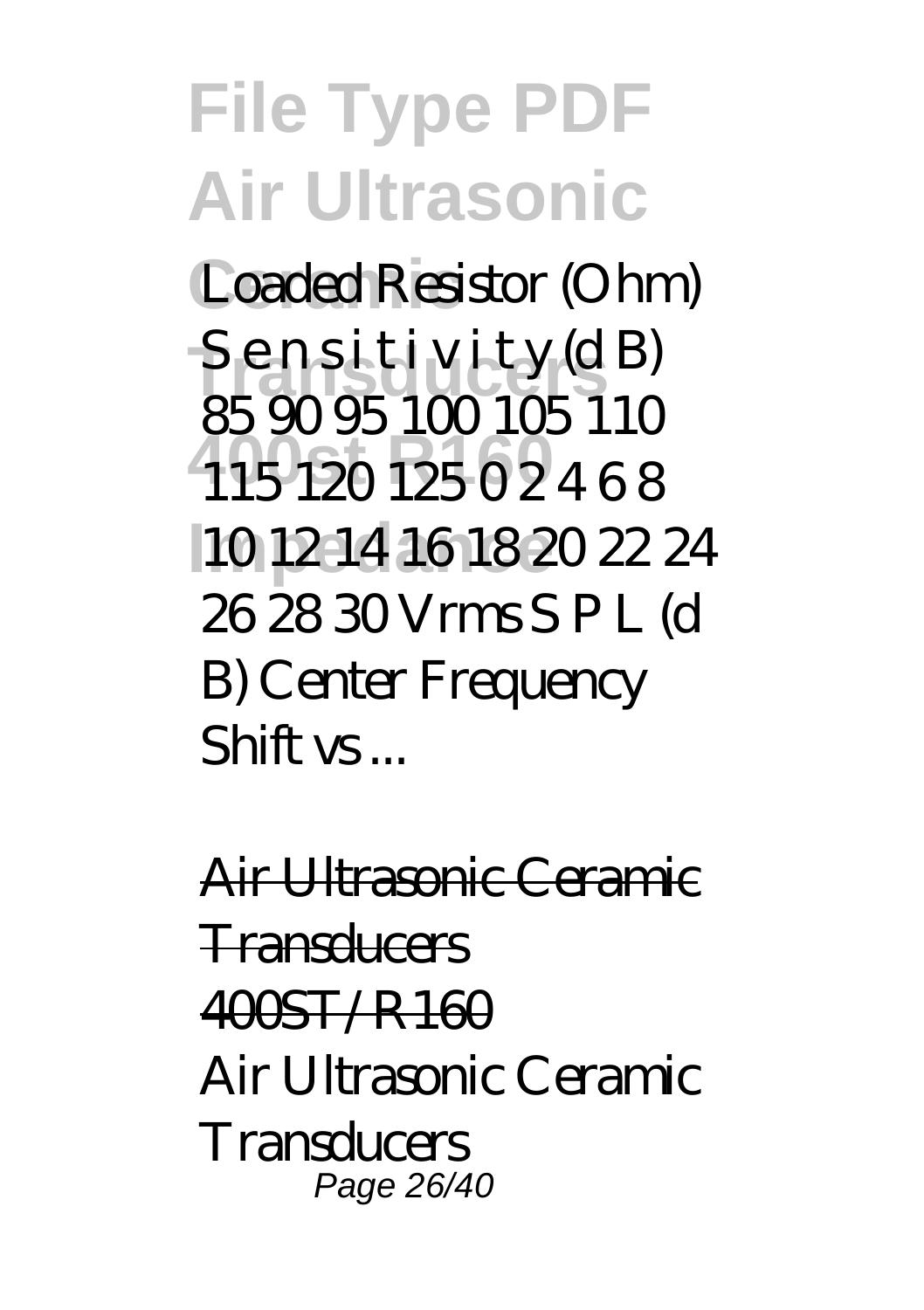**File Type PDF Air Ultrasonic Ceramic** 400ST/R160 Specification 400ST160 **Receiver Center IFrequency** nce Transmitter 400SR160  $400 \pm 1.0$ KHz Bandwidth (-6dB) 400ST160 2.0KHz 400SR160 2.5KHz Transmitting Sound Pressure Level at 40.0KHz; 0dB re 0.0002 bar per 10Vrms at  $30m$  120 $R$  min. Page 27/40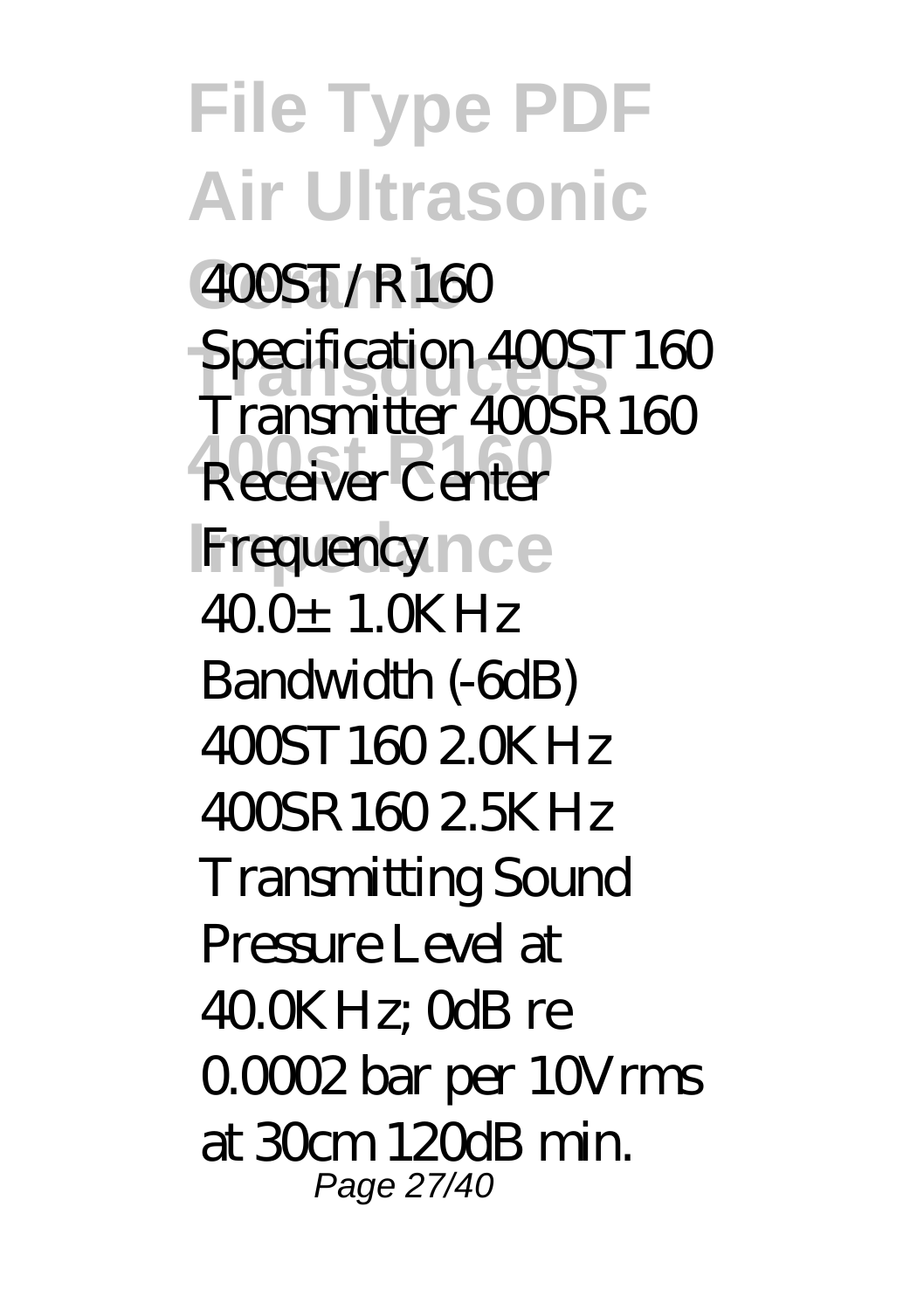**File Type PDF Air Ultrasonic Ceramic** Receiving Sensitivity at  $400K$ Hz  $0dB = 1$  volt/ **400 State Rink Rink**<br>Ultrasonic Ceramic **Transducers** ce bar-61dB min. Air  $400ST/R160$ Directivity of a...

Air Ultrasonic Ceramic Transducers 400st R160 **Impedance** > Air Ultrasonic  $Transd$   $4005T/R100$ how to connect? Print. Page 28/40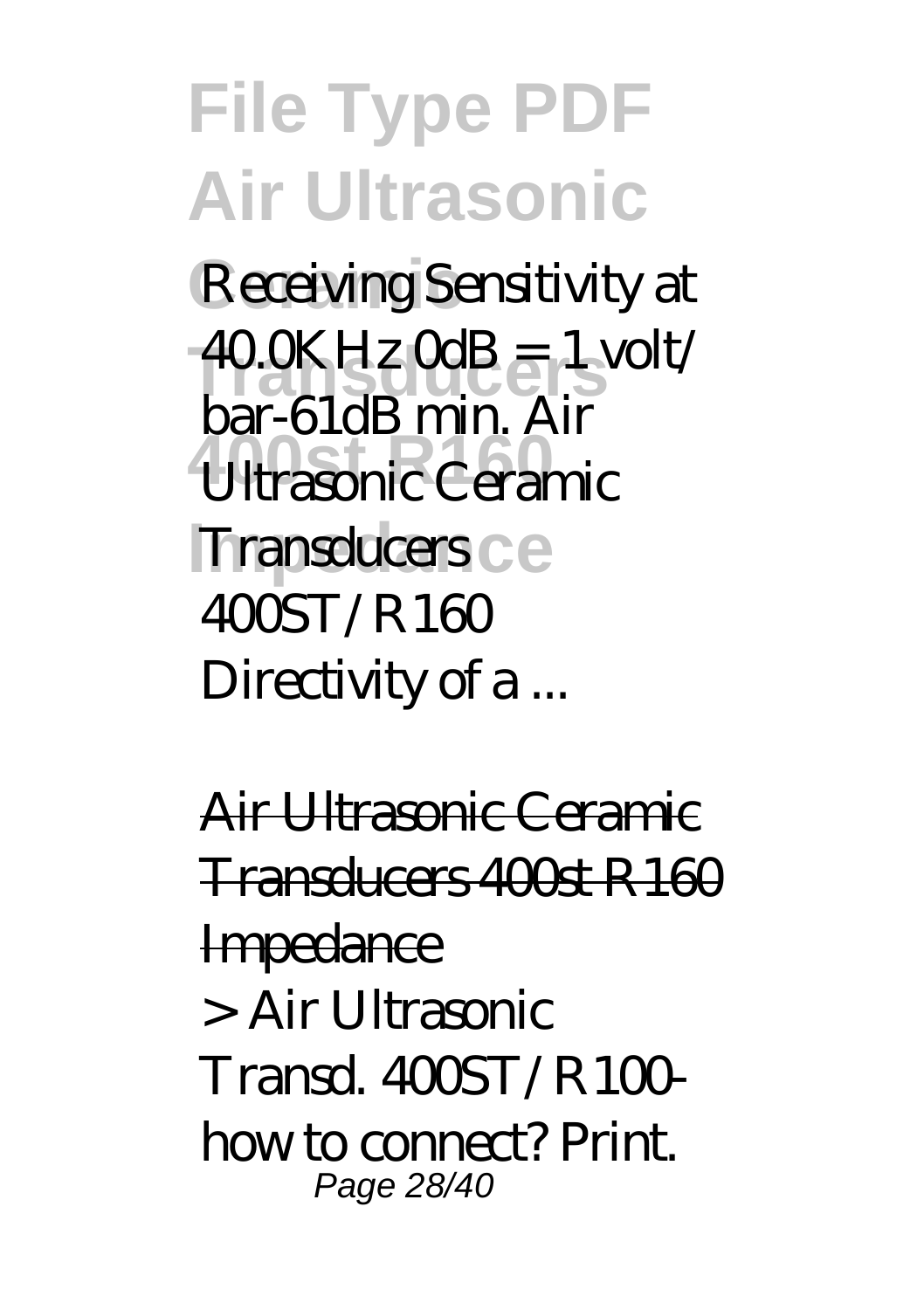**File Type PDF Air Ultrasonic** Go Down<sup>Pages</sup> [1] **Topic: Air Ultrasonic**<br>
Tww.d. 400CT (D.10) how to connect? (Read 4378 times) previous  $Transd$   $4005T/R100$ topic - next topic. wolpertinger Guest; Air Ultrasonic Transd.  $400T/R100$  how to connect? Dec 29, 2010, 12:47 am Last Edit: Dec 29, 2010, 02:04 am by wolpertinger Reason: 1. hello all i would like to Page 29/40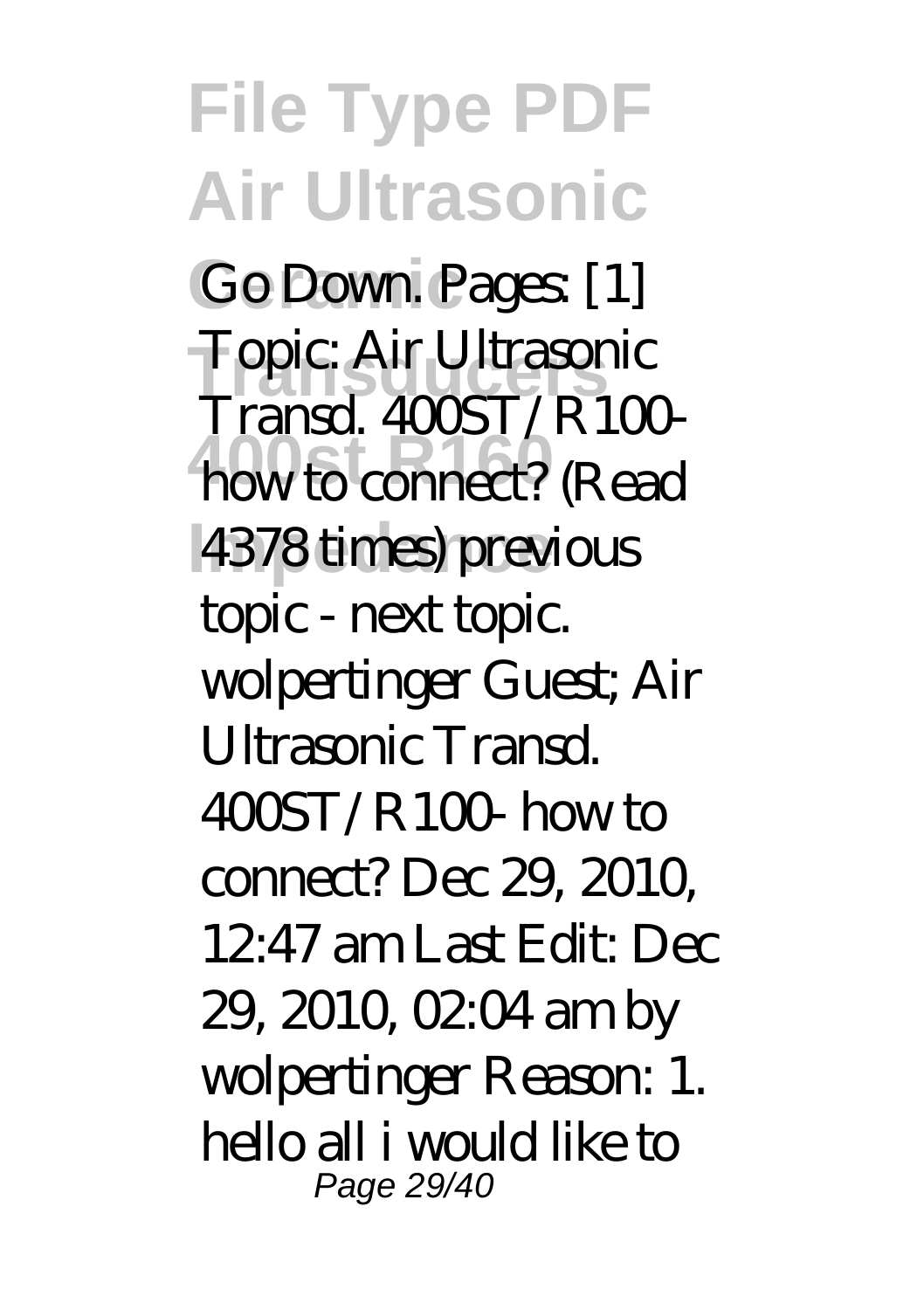**File Type PDF Air Ultrasonic** experiment with ultrasound rx ..ers **400st R160** Air Ultrasonic Transd. **Impedance** 400ST/R100- how to connect? Ultrasonic Air **Transducers** Piezoelectric high frequency transducers generate, receive, or generate and receive ultrasonic signals that can be used to measure Page 30/40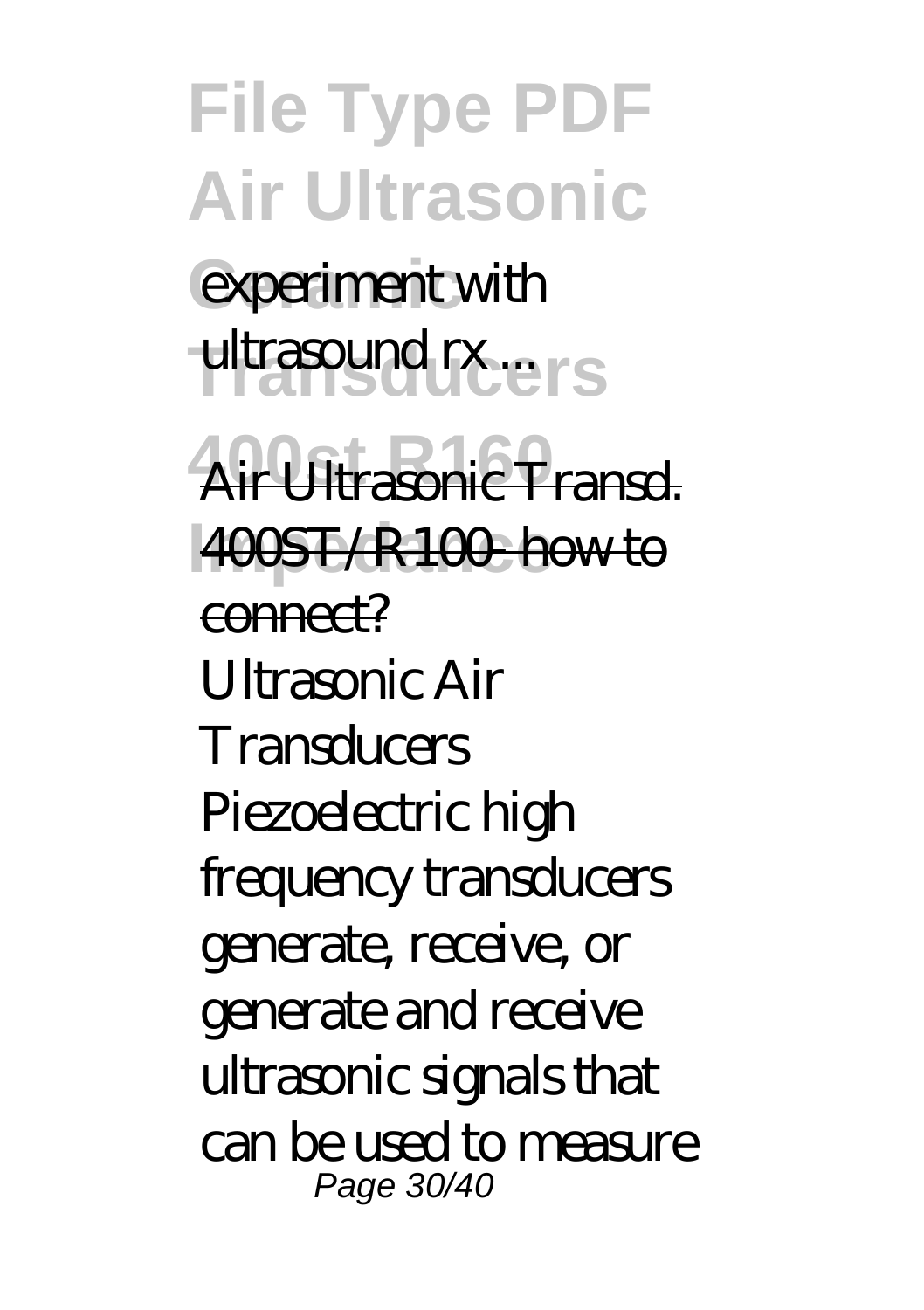## **File Type PDF Air Ultrasonic**

distances in air, water, **or other fluid media, to 400st R160** for other applications. A single ultrasonic determine flow rates, or transducer can both generate and receive a signal, but the two functions often are separated to optimize  $the$ 

Ultrasonic Air Transducers | APC Page 31/40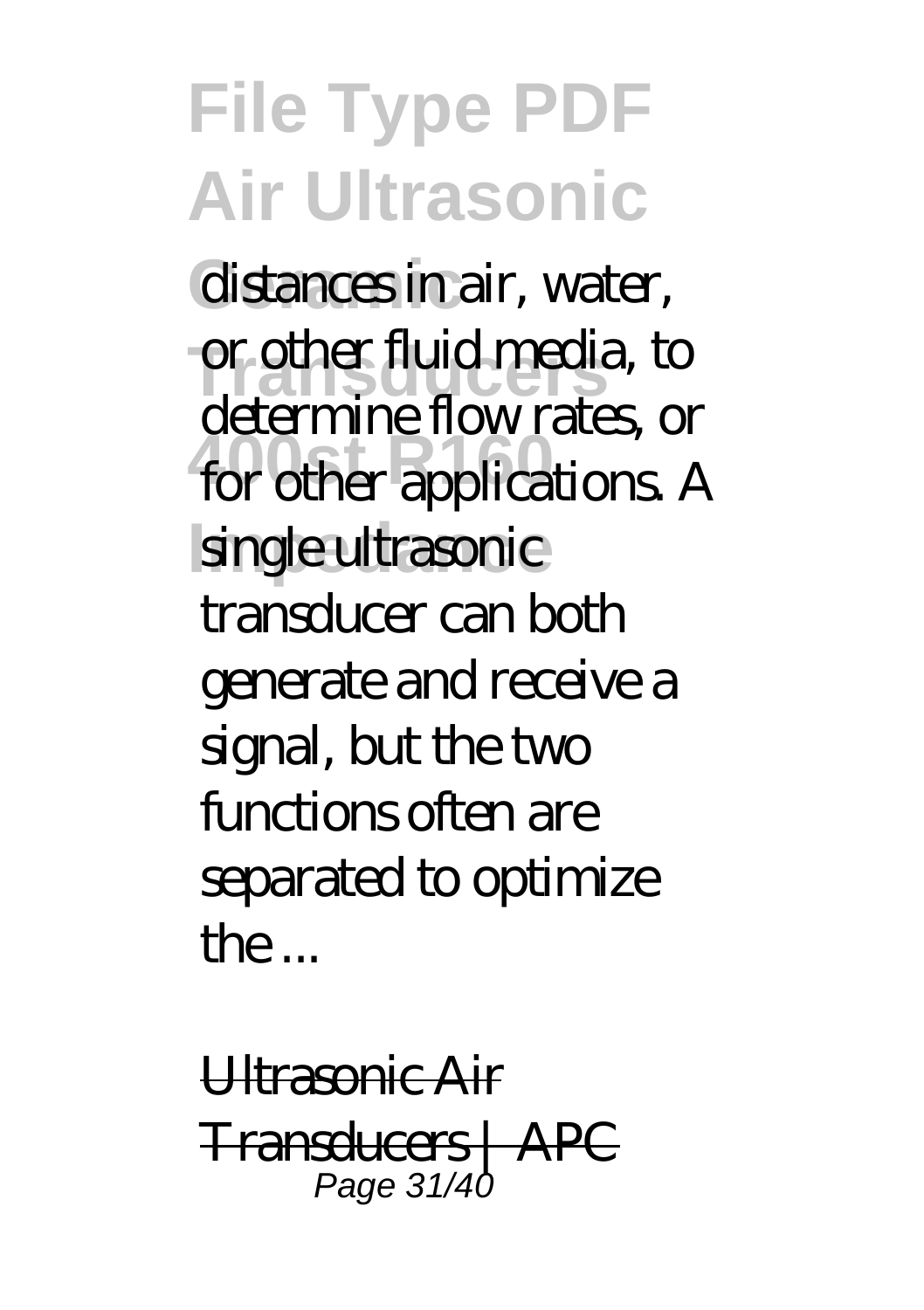**File Type PDF Air Ultrasonic International Transducers** Air Ultrasonic Ceramic **400st R160** 400ST/R160 2 of 2 **IOOSR160 Receiver Transducers** 400ST160 Transmitter Sensitivity Variation vs Loaded Resistor SPL Variation vs Driving Vo ltage-80-75-70-65-60-55 -50-45 … Air Ultrasonic Ceramic Transducers 400st R160 Impedance Kindle File Format Air Page 32/40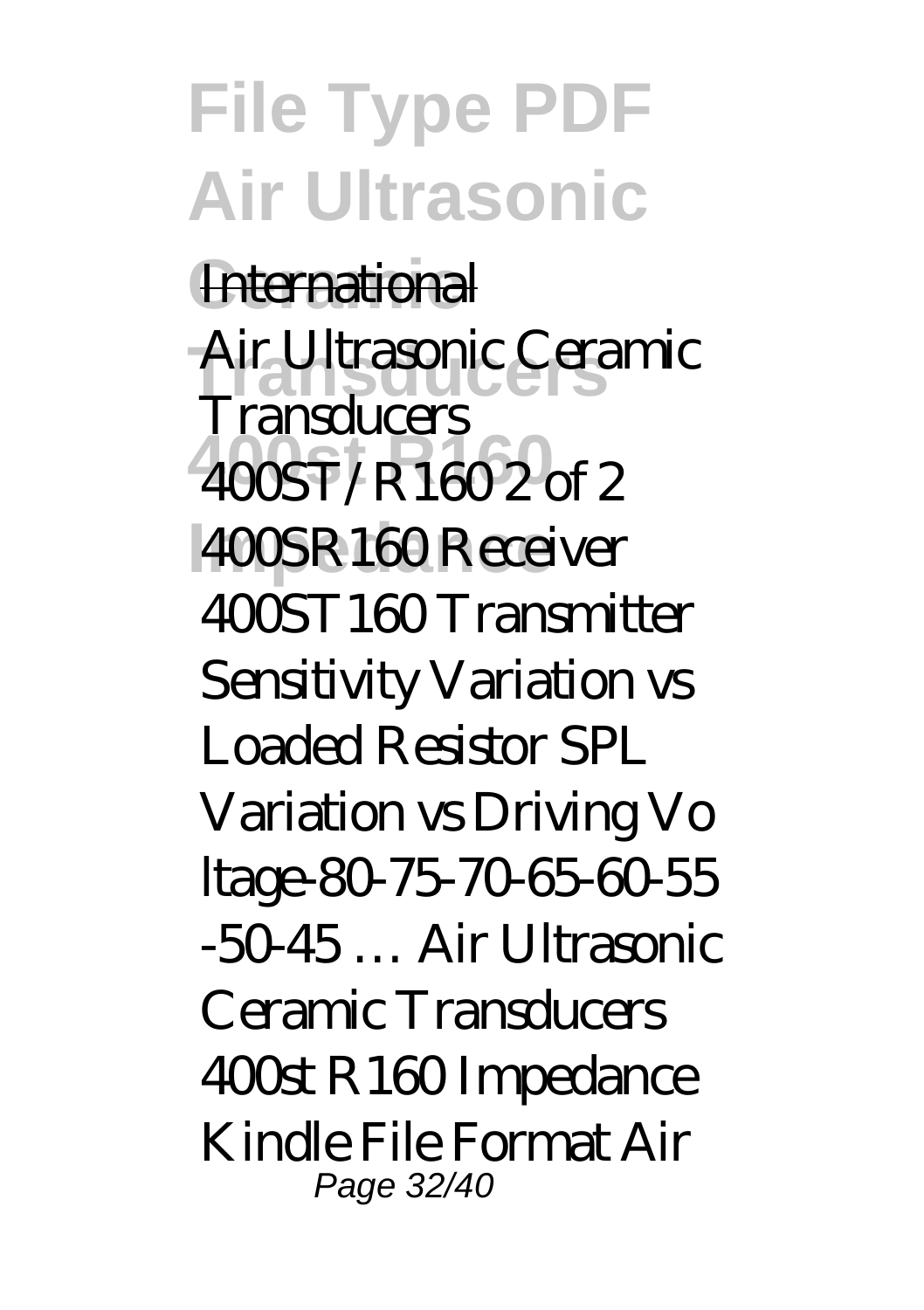**File Type PDF Air Ultrasonic Ceramic** Ultrasonic Ceramic **Transducers** Transducers 400st R160 **400st R160** ultrasonic ceramic **Impedance** transducers 400st As Impedance air recognized, adventure  $as...$ 

Download Air Ultrasonic Ceramic Transducers 400st R160

...

The 400ST160 is a standard open type Page 33/40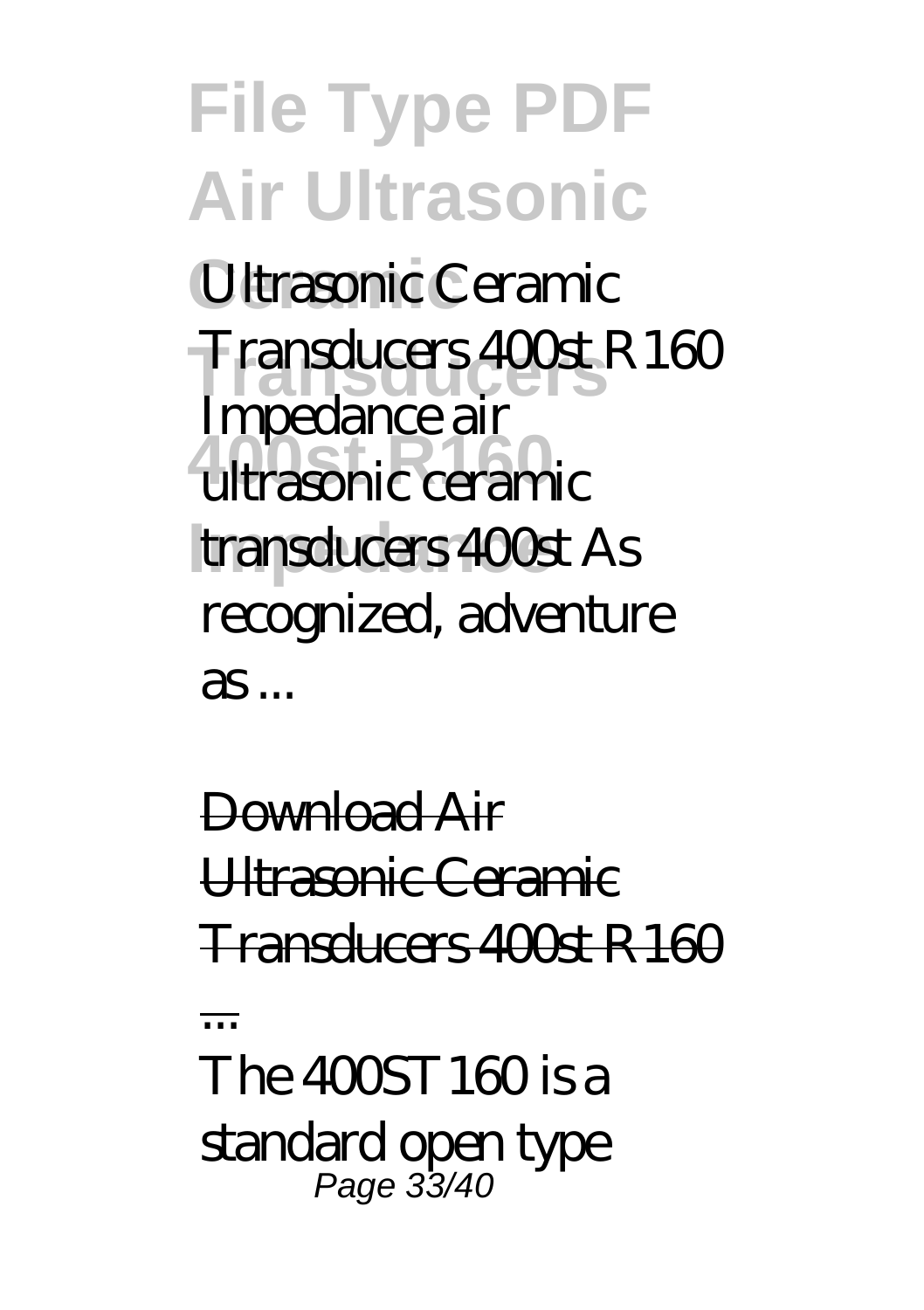**File Type PDF Air Ultrasonic Ceramic** Transducer Transmitter consist of a piezoelectric the node of its<sup>0</sup> **fundamental resonant** ceramic disc mounted at frequency, a conical metal resonator bonded at the center of disc acting as a rigid piston.

## 400ST160 Prowave, Transducer, Transmitter, Ultrasonic

...

Page 34/40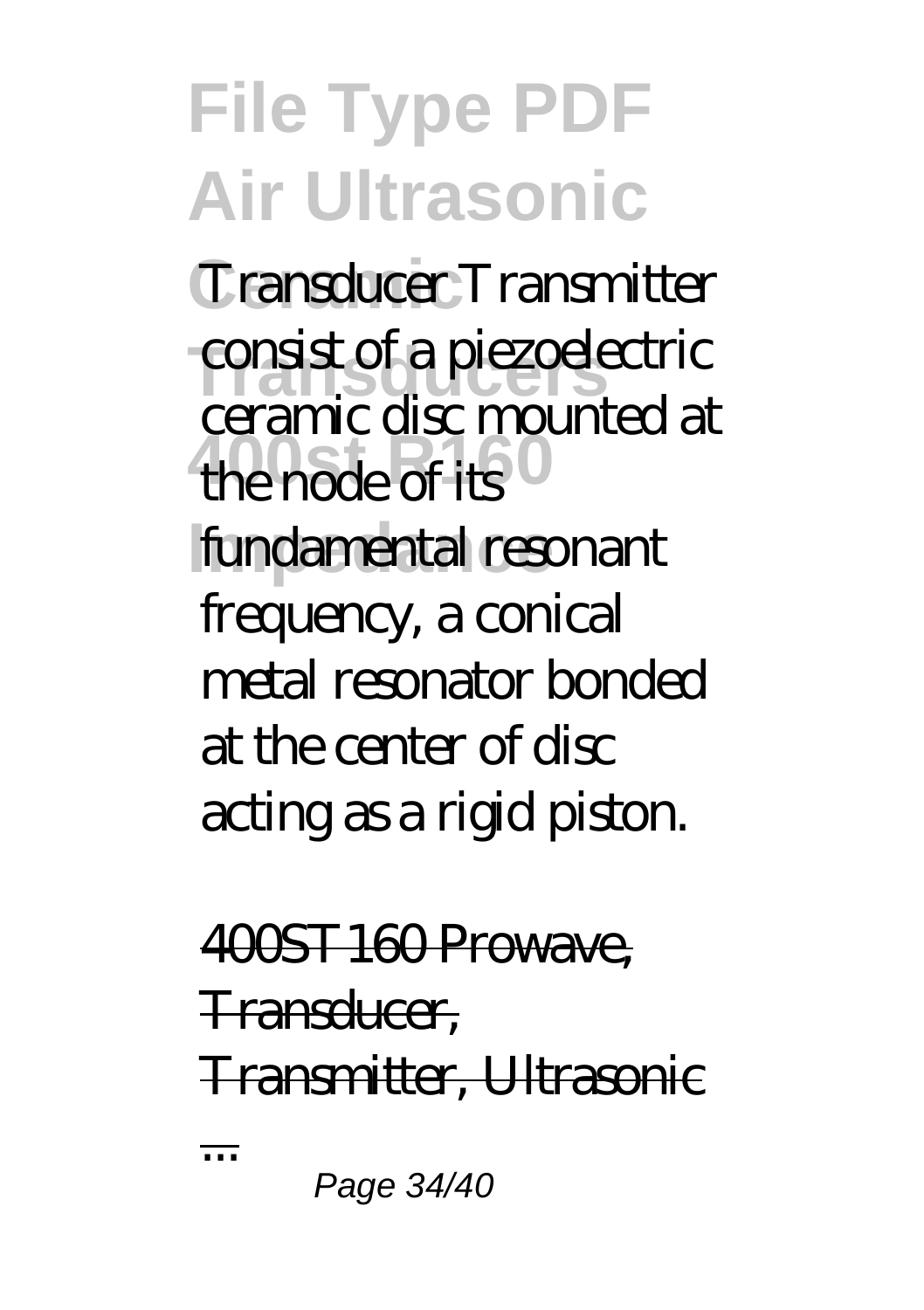**File Type PDF Air Ultrasonic Ceramic** 400ST160 Datasheet(PDF) 1 Page -**400st R160** Manufacturers: Part No. **Impedance** 400ST160: Description List of Unclassifed Air Ultrasonic Ceramic Transducers: Download 2 Pages: Scroll/Zoom:  $100\% \cdot \text{Maker}$ : ETC [List of Unclassifed Manufacturers]

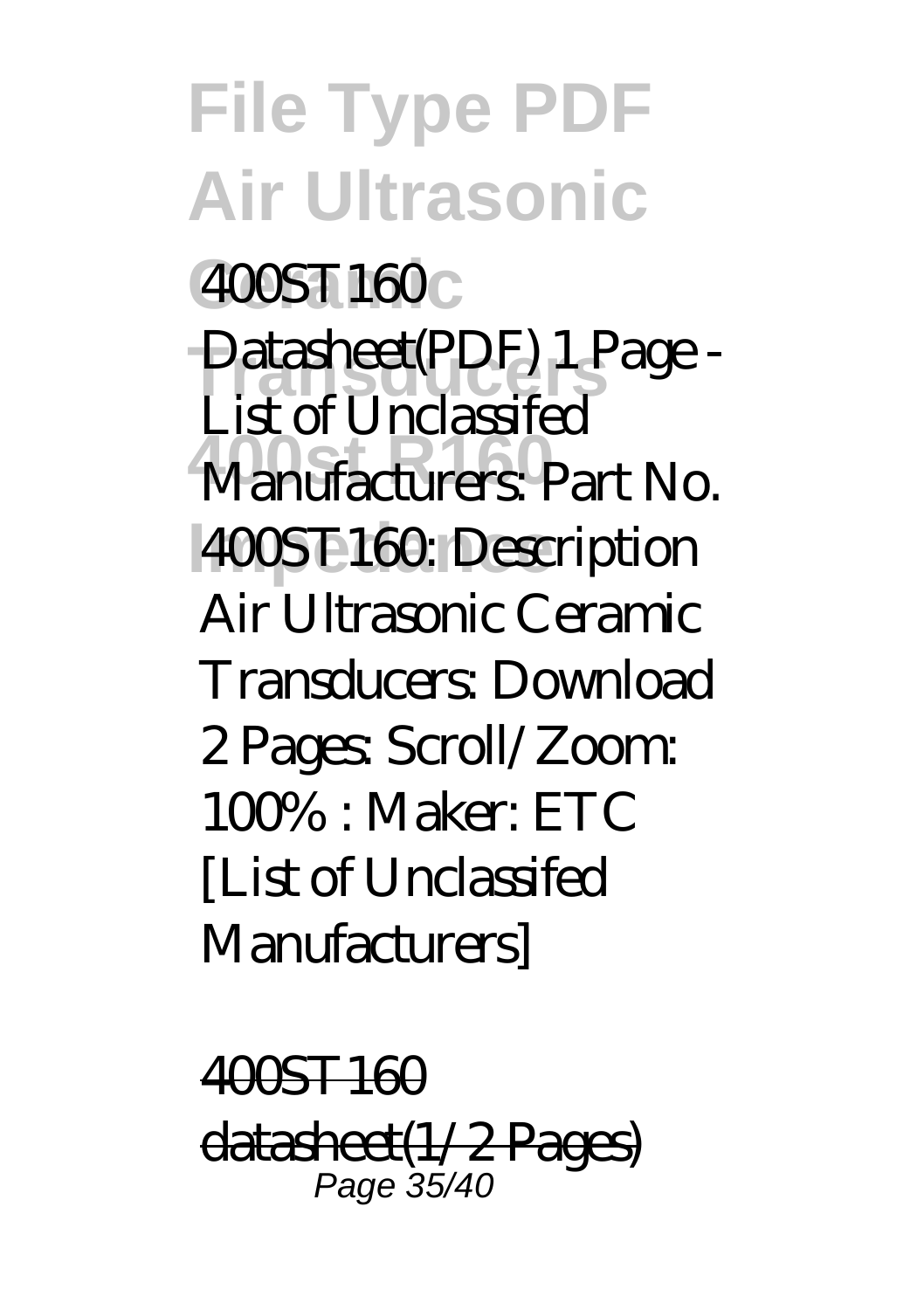**File Type PDF Air Ultrasonic ETC | Air Ultrasonic** Ceramic ...<br>
ACCER B1908. **400st R160** Ultrasonic Ceramic **Impedance** Transducers . Tested 400ST-R120 Air under 1Vrms Oscillation Level 400SR120 Impedance  $400R120Phase$ 400ST120 Impedance 400ST120 Phase. Specification. 400ST120 400SR120 Center Frequency Bandwidth Page 36/40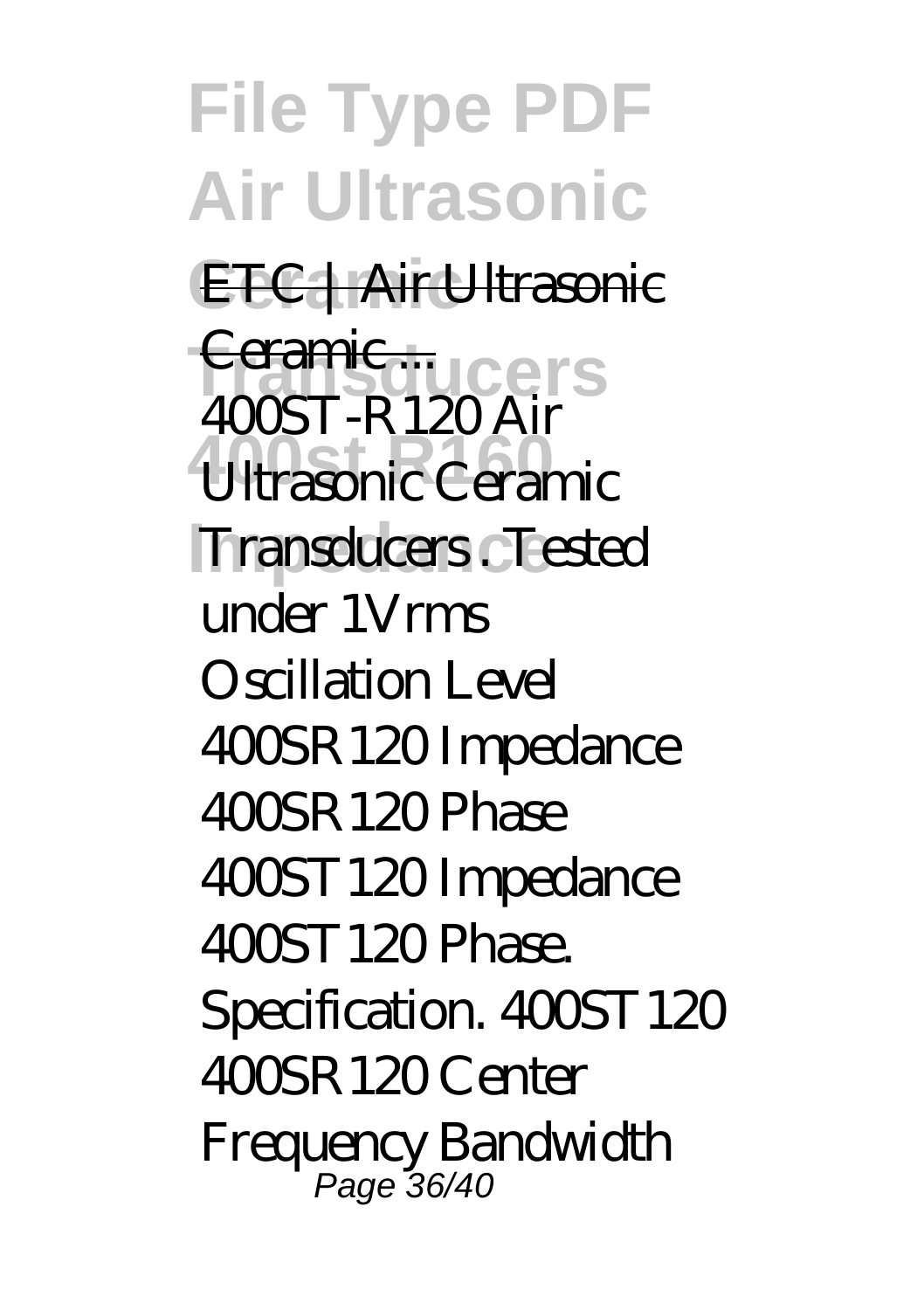**File Type PDF Air Ultrasonic Ceramic** 400ST120 400SR120 **Transmitting Sound 400002µ** bar **Impedance** Pressure Level re 400ST-R120 datasheet - Air Ultrasonic Ceramic Transducers CTDCO., formerly Ceramic Transducer Design Co., Ltd, is a leading manufacturer and supplier of piezoelectric transducer Page 37/40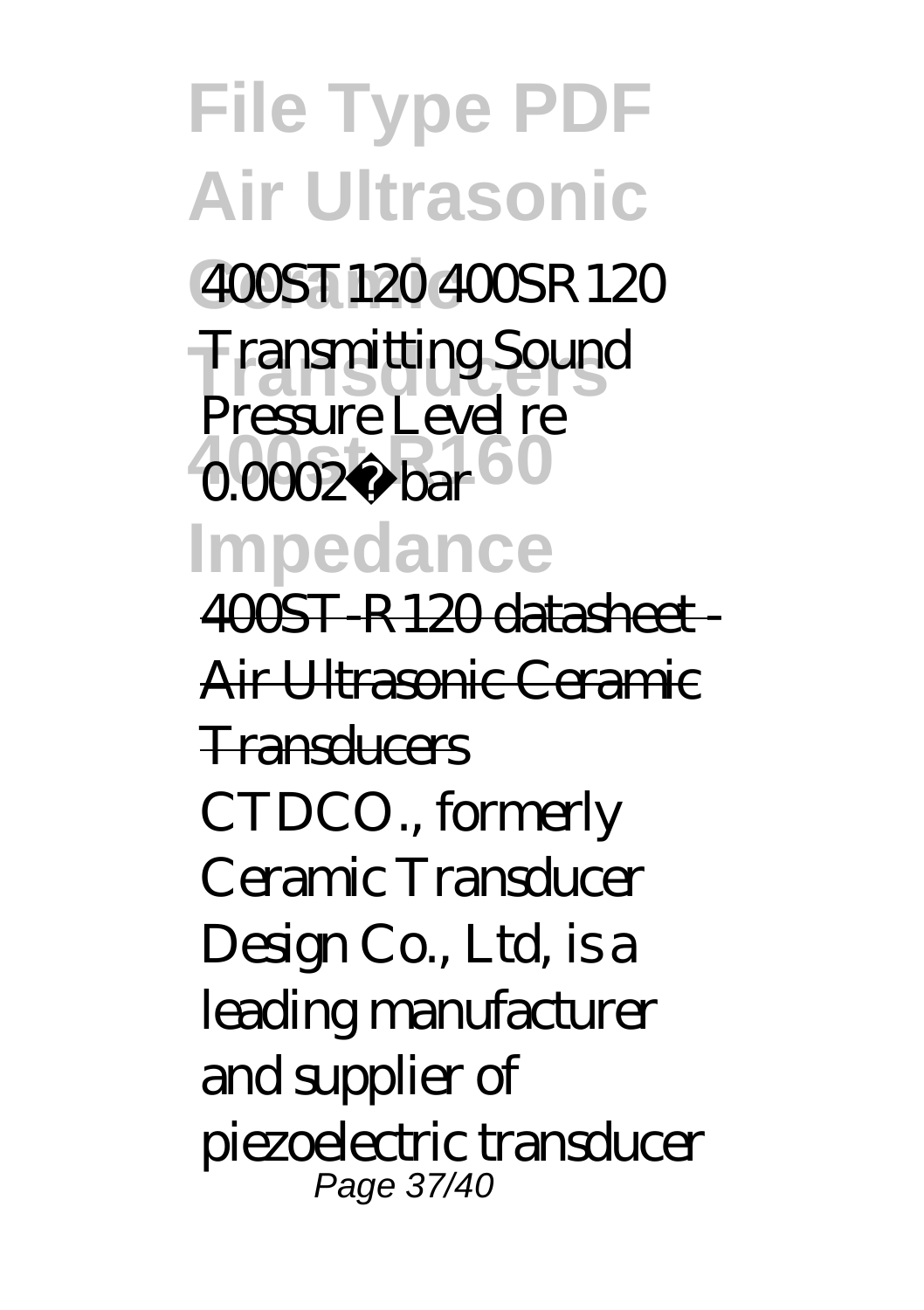**File Type PDF Air Ultrasonic Ceramic** and ultrasonic sensor to **domestic and ers 400st R160** companies. Since its establishment in 1990,it international have pursued research and development the elements only in Taiwan. The first decade of CTDCO, we make the high quality and compact ultrasonic sensors. The second decade of CTDCO ... Page 38/40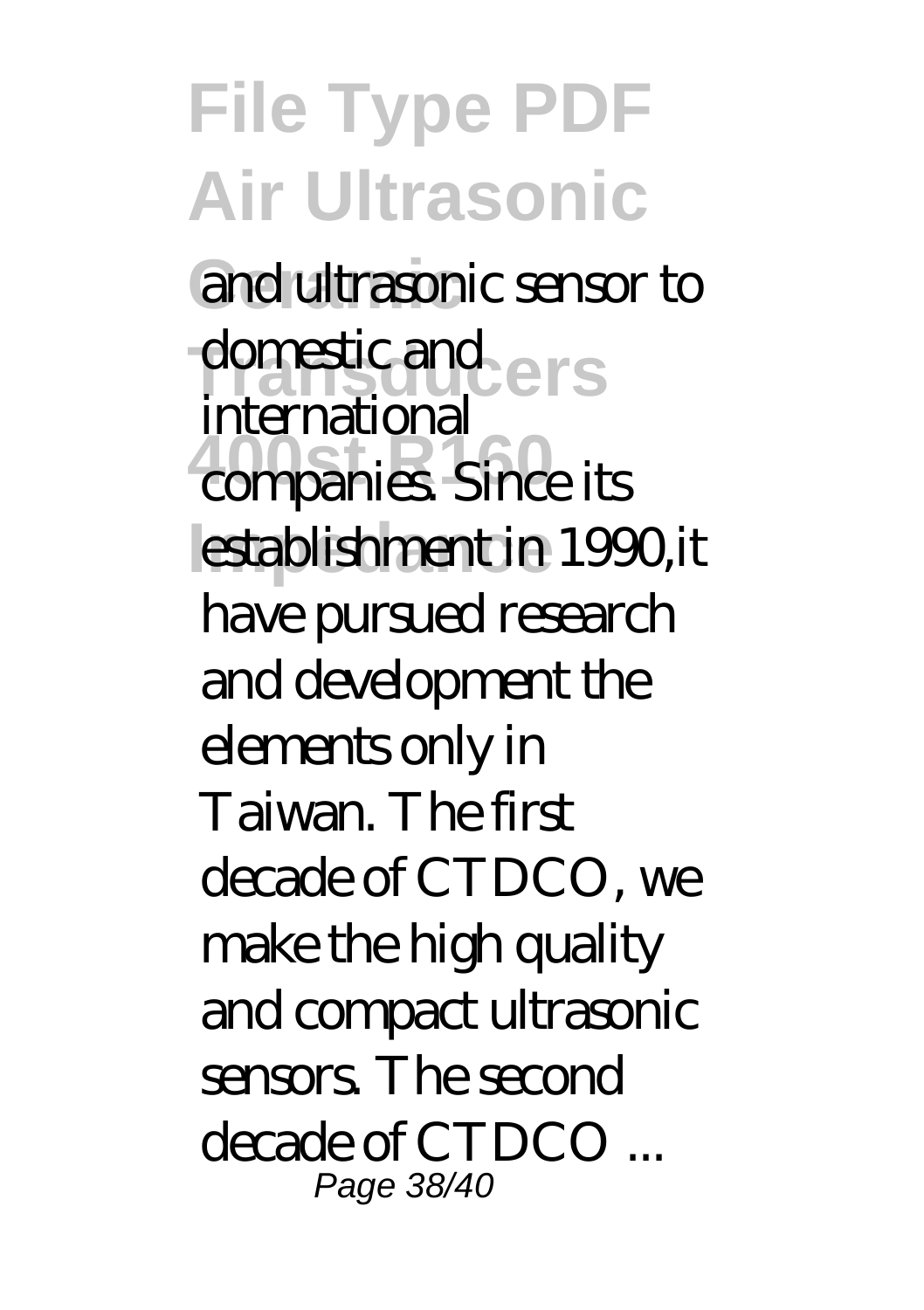**File Type PDF Air Ultrasonic Ceramic Ceramic Transducer** professional on ... Title: T400S16 Author: Design Co., Ltd-Simon Tang Created Date: 1998 $\frac{1}{2}$   $\frac{1}{2}$   $\sim$  11  $i \neq 4$ ä $i \neq 4$ 3ï  $\frac{1}{2}$ i ;  $\frac{1}{2}$  09.32.31 AM